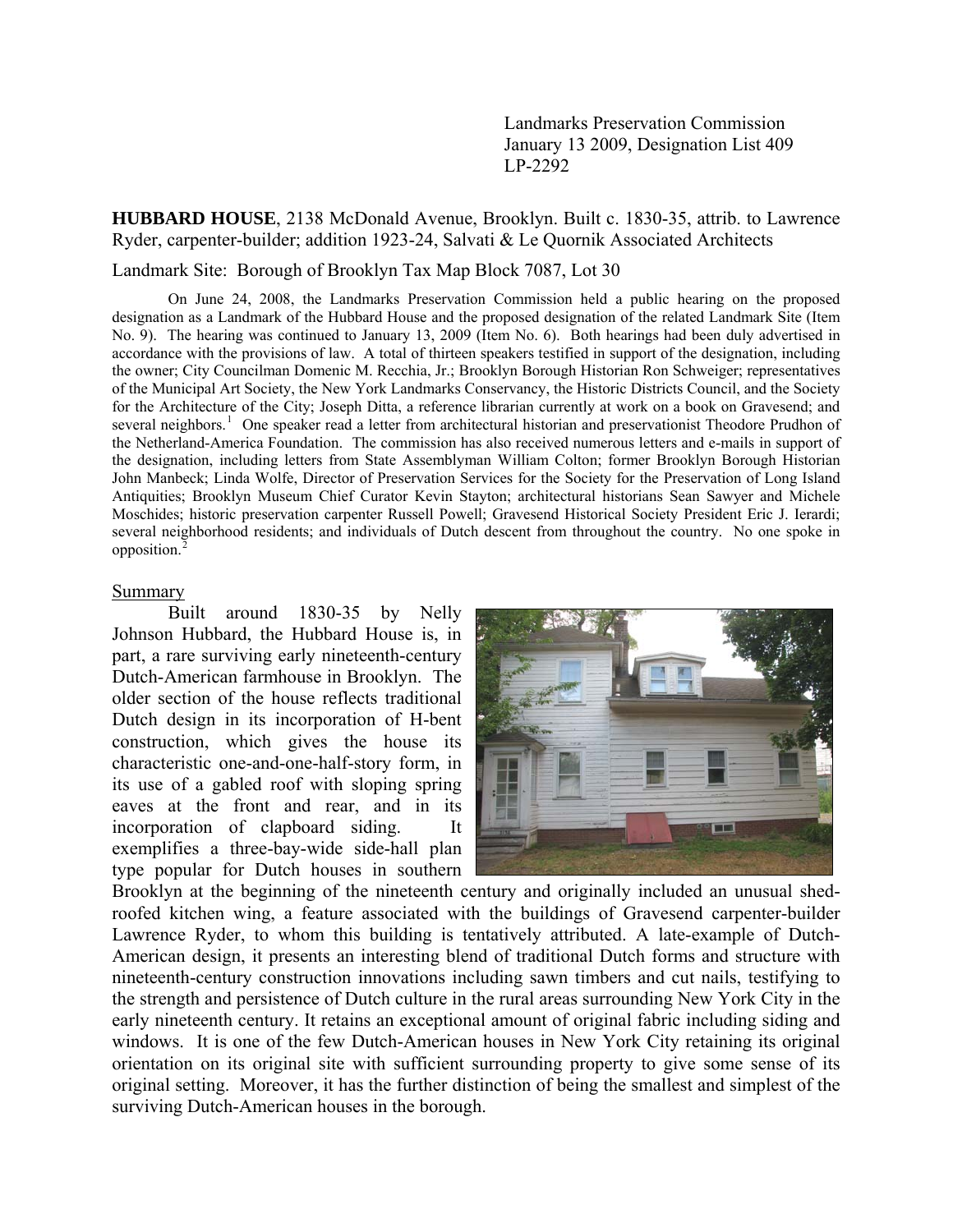It seems probable that the house was initially occupied by Nelly Hubbard and her son Samuel Hubbard, descendants of several early and distinguished Gravesend families. From about 1850 onwards, it was leased to workers and artisans, several of whom were connected with nineteenth-century Gravesend's thriving building trades. In 1904 it was purchased by garment worker Vincenzo Lucchelli and his wife, Antoinette, immigrants who occupied the house with their five children. In 1924 the Lucchellis constructed the house's southern two-story hippedroofed wing designed by the Brooklyn firm of Salvati & Le Quornik which incorporated a multiwindowed bedroom billed as a "sleeping porch" in response to the tuberculosis that was besetting their family. The house remained in the family's ownership until the late 1990s, when it was acquired by the present owner, John Antonides. As one of the few surviving Dutch houses in the city, as a rare surviving example of nineteenth-century rural working class housing, and as a symbol of Gravesend's rich twentieth-century history as a Italian-American working-class neighborhood, the Hubbard House remains a significant reminder of Gravesend's and New York City's past.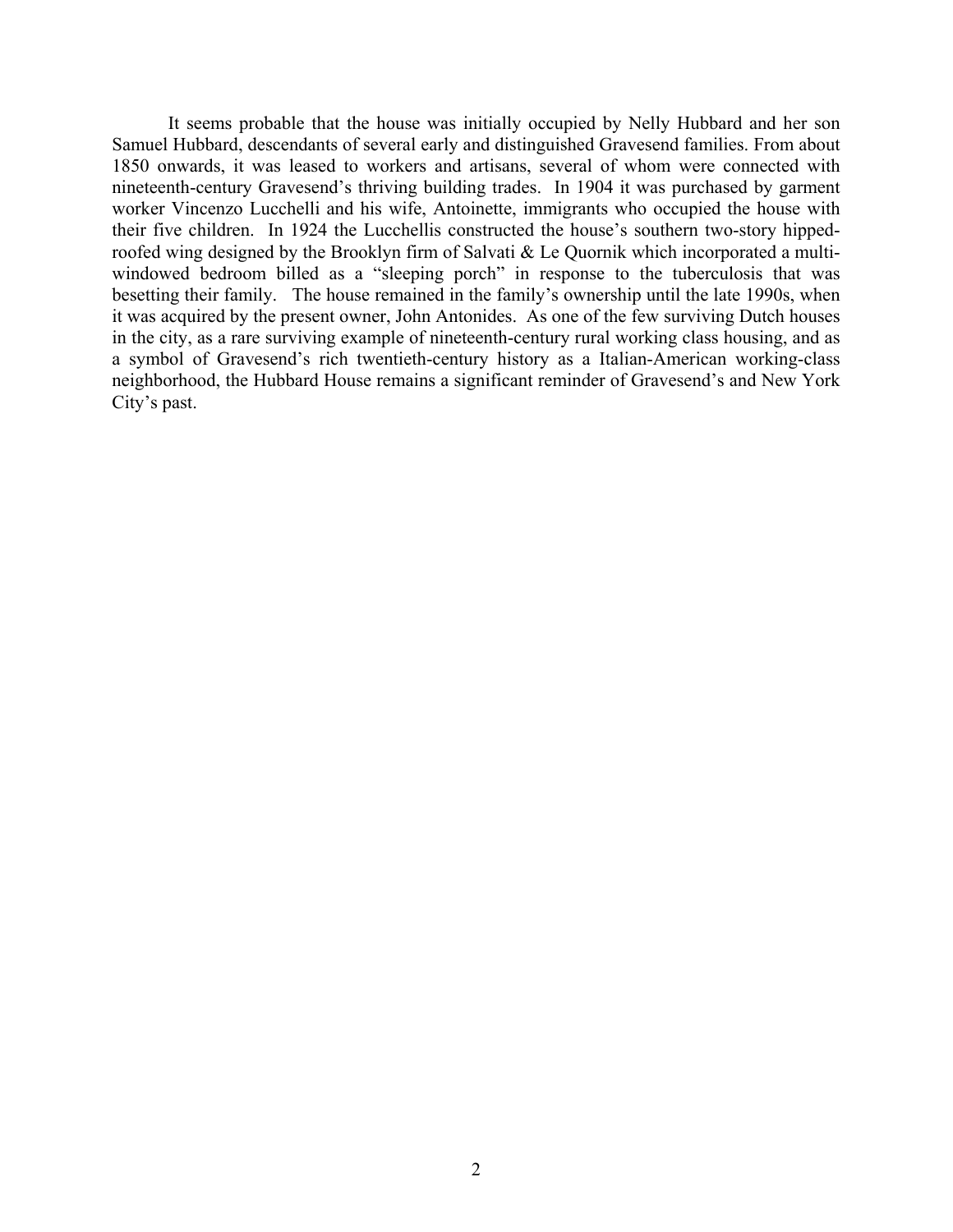#### **DESCRIPTION AND ANALYSIS**

## The Founding and Early History of Gravesend<sup>[3](#page-18-1)</sup>

 Prior to the arrival of European settlers, Gravesend and Coney Island were inhabited by Munsee-speaking Canarsee Indians. The Canarsee established several major trails through the area, including a trail running along the path of McDonald Avenue from the Mechawanienk Trail (now Kings Highway) to Coney Island. Another path, leading to the beach, ran along the line of present-day Gravesend Neck Road, crossed through what became the town center of Gravesend. The Canarsee established planting fields in the northern part of Gravesend and fished Gravesend Bay. Their habitation sites in the vicinity of Gravesend included the settlement of Wichquawanck, near the shore of Gravesend Bay in the vicinity of present-day Bay Parkway.<sup>[4](#page-18-1)</sup>

 In 1639 Anthony Jansen van Salee, a mulatto Moroccan-Dutch immigrant, and his wife, Grietje Reyniers, established a plantation on Gravesend Bay between the present-day communities of New Utrecht and Coney Island. Four years later, in 1643, an English noblewoman, Lady Deborah Moody (christened 1586-1658/59) and a small contingent of religious dissenters from Massachusetts obtained a patent from the Dutch Director-General of New Netherland, William Kieft, for a vast tract of land covering all or part of a number of modern Brooklyn neighborhoods including Gravesend, Coney Island, Bensonhurst, Brighton Beach, Manhattan Beach, and Midwood. Lady Moody and her followers tried to settle the land but soon were forced to withdraw due to the war Governor Kieft had provoked with the region's Native American tribes. After the war ended in 1645, a new patent was issued. The inhabitants of Gravesend also entered into a series of agreements with Native American leaders purchasing the land for Gravesend and neighboring areas including Coney Island. The Native American "system of land tenure was that of occupancy for the needs of a group;"<sup>[5](#page-18-1)</sup> sales that Europeans deemed outright transfers of property were to the Native Americans closer to leases or joint tenancy contracts where they still had rights to property. However, by the end of the seventeenth century, the Canarsee, whose numbers had been greatly reduced by war and disease, moved westward to Staten Island and eventually Ohio.

The Gravesend town charter was the first in the New World to list a woman patentee and granted the settlers freedom of religion and the right of self-government, remarkable privileges for the period. Gravesend was also remarkable in that it was one of the earliest North American villages with a rational town plan. It was, according to planning historian Thomas J. Campanella, "only the second settlement in the English colonies laid out on an orthogonal grid and the first to include within that grid a regular distribution of public open space."<sup>[6](#page-18-1)</sup> This design, which is attributed to Lady Moody, was the only town plan in the early American colonies "initiated, planned, and directed by a woman."<sup>[7](#page-18-1)</sup> Lady Moody's innovative design employed a central core of four squares divided by main roads aligned on north-south and eastwest axes. Narrower lanes ran around the perimeter of the village. Each village square contained ten house lots arranged around a common yard. The houses were located near the outer streets, well back from the common, to create room for garden plots. Enclosing the town center was a six-foot-high wood palisade with corner bastions. Outside the town center, triangular farm lots, known as planters' lots radiated like the spokes of a wheel. Beyond the farm lots were orchards, pasture and woodlands. Each of the town's thirty-nine settlers was entitled to a house lot and corresponding farm lot, an allotment of the woodlands and pasture, and had the right to fish in the neighboring streams and along the town's beach at Coney Island.

 The actual surveying and mapping of Gravesend was carried out by Sergeant James Hubbard (1608-95), an English soldier and surveyor who immigrated with his family to Massachusetts, where he joined forces with Lady Moody. Hubbard was one of the original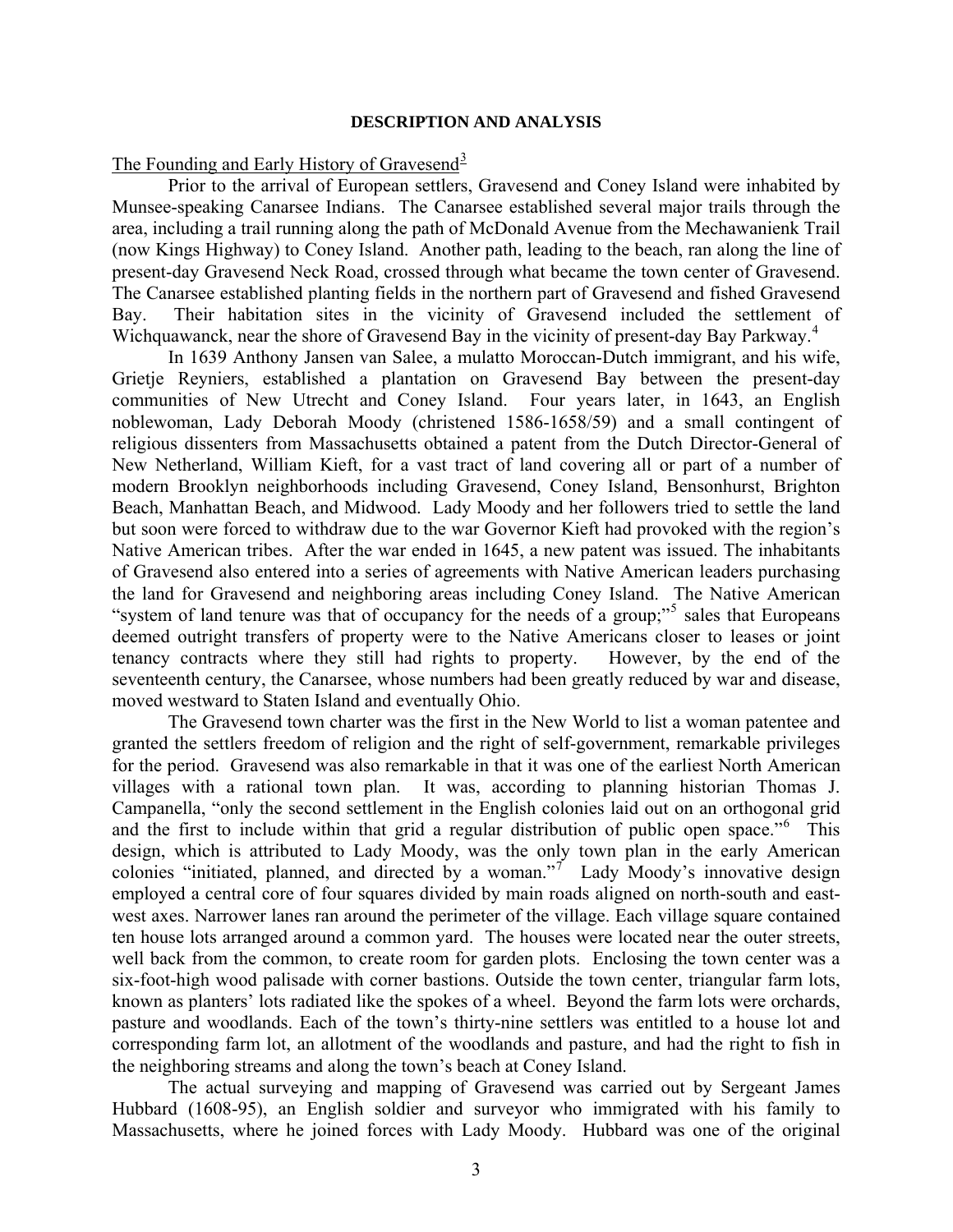Gravesend patentees. When the Canarsee attacked Gravesend in 1643, he fled to Flatlands, where his efforts in defense of the town earned him the rank of sergeant. After Gravesend was resettled he became one of the town's most prominent citizens, serving as a magistrate, an assistant justice, and a *schout*. [8](#page-18-1) He was also responsible for mapping and surveying several parcels of land that Gravesend apportioned to its townspeople in the second half of the seventeenth century and may have had some experience as an engineer, since in the spring of 164[9](#page-18-1) he offered to erect a water mill for the town of Gravesend.<sup>9</sup>

 Following the British takeover of New Amsterdam in 1664, English-speaking Gravesend became the county seat for the county of Yorkshire comprised of Long Island, Staten Island, and Westchester. A Sessions House (completed 1667) was constructed at the northwest corner of Gravesend Neck Road and McDonald Avenue to house the county court. It met at Gravesend until 1685 when the government was reorganized and Flatbush became the county seat of the newly created Kings County. Gravesend developed as a farming and fishing village in the seventeenth and eighteenth centuries. In 1706 a town landing was built at Gravesend Beach, facilitating travel to Manhattan by boat. The first public school opened at the southeast corner of Gravesend Neck Road and McDonald Avenue in 1728 and was replaced by a larger school on the same site in  $1788$ <sup>[10](#page-18-1)</sup>. The rural nature of the Gravesend is indicated by the  $1773$  list of town officials, which included weigh masters to determine the true weight of grain grown and milled in the town and fence viewers and pound masters to deal with stray livestock. Gravesend had 268 residents in 1738; by 1790 there were 426, including 135 slaves and five free blacks.<sup>[11](#page-18-1)</sup>

## Dutch Culture in Gravesend

 As Gravesend developed, some of the original English settlers moved on to other towns, notably John Bowne, who built a house in Flushing in 1661 (the John Bowne House is a designated New York City Landmark), and Nicholas Stillwell, who moved to Staten Island prior to his death in 1671. Dutch families, mostly from nearby settlements in Brooklyn, began purchasing land and establishing farms in Gravesend within fifteen years of the town's establishment.<sup>[12](#page-18-1)</sup> By 1698, families with Dutch surnames comprised slightly less than half of the thirty-four households in town; by 1790, they comprised more than two-thirds of the town's population. During the seventeenth century there was relatively little intermarriage or assimilation between the English and Dutch, but by the middle of the eighteenth century many descendants of founding English families such as the Stillwells, Hubbards, Terhunes, and Lakes had married descendents of long-established Gravesend Dutch families such as the Voorhees, Strykers, Ryders, and Jansens (aka Johnsons). Classes in the town's public school, established in 1728, were conducted in English. Likewise, town records were kept in English, but the only formal church services were in Dutch, conducted at the Sessions House and after 1762 in a newly erected Dutch Reformed Church.<sup>[13](#page-18-1)</sup> Town records indicate that Gravesend's first carpenters were English; however, all of the surviving eighteenth and early nineteenth century houses, including the Hubbard House reflect Dutch building traditions. Thus, most residents would have been bilingual and a strong sense of Dutch culture would have been present in the town, just as in the surrounding five Dutch towns of Kings County (Brooklyn, Bushwick, Flatbush, Flatlands, and New Utrecht).

### The Hubbard House and the Development of Gravesend in the Nineteenth Century

One of the few surviving Dutch houses in New York City on its original site, the Hubbard House occupies a portion of Plantation 15, one of the original wedge-shaped farm lots that radiated from the four squares at the center of Gravesend. This lot was bordered on the east by the highway (now McDonald Avenue) that ran from the Gravesend town center to Kings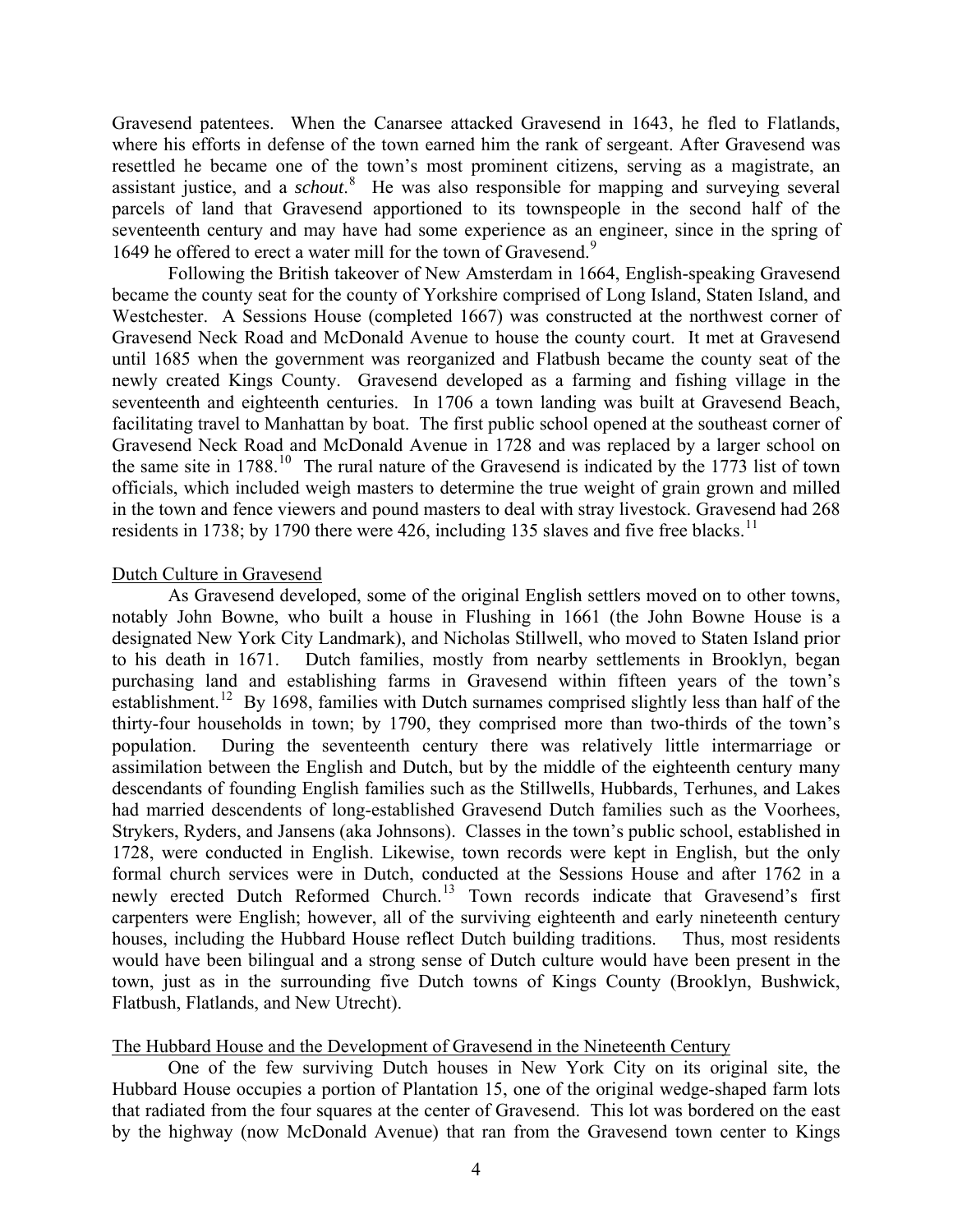Highway, the main road to the neighboring towns of New Utrecht and Flatlands. Plantation 15 was originally allotted to Thomas Morrell and passed through several owners during the seventeenth century, including Nicholas Stillwell, Joseph Goulding, and Joachim Gulick.<sup>[14](#page-18-1)</sup> By the 1770s it had been divided into several parcels, including a 5 3/10 acre tract between presentday Avenue S and present-day Avenue T that was owned by Court Johnson (aka Coert Jansen), a farmer of Dutch descent who resided in Gravesend from around 1755 and was a slave owner.<sup>[15](#page-18-1)</sup> This property subsequently passed to his son Hendrick Johnson (1751-1815), a farmer prominent in Gravesend town government in the 1780s and 1790s, who married Elizabeth Lake (1758- 1831), daughter of Daniel Lake and Neeltje Voorhees Lake.<sup>[16](#page-18-1)</sup> Based on census records, he does not appear to have been a slave owner.

Hendrick died in 1815 without leaving a will. In 1830, shortly before the death of his wife, their five surviving children entered into an agreement to divide two pieces of land he had owned in Gravesend.<sup>[17](#page-18-1)</sup> The heirs had this parcel surveyed and divided into five lots, each slightly over seventy-eight feet wide and approximately 500 feet deep, extending just beyond the west side of present-day Van Sicklen Street. Hendrick's son Court H. Johnson (1788-?) received the center lot, on which there seems to have been a farmhouse (demolished).<sup>[18](#page-18-1)</sup> The other lots were probably open farmland. Two of Hendrick's daughters, Phebe Voorhies (1783-1874), widow of Jacobus S. Voorhies, and Nelly Hubbard (aka Neeltje, Ellen, or Helen; 1780-1865), widow of farmer Abraham Hubbard, a descendent of Sergeant James Hubbard, built houses on the lots they received. (The Voorhies house has been demolished.) The houses were probably constructed by 1840, when the sisters were listed in close proximity to each other on the federal census, and, were certainly standing by 1849, when the three houses were represented with the names of their owners on *Sidney's Map of Twelve Miles Around New York City*. [19](#page-18-1) This house, the southernmost of the three, built for Nelly Hubbard, has been dated c. 1825-35 by Russell Powell and William McMillan of Island Housewrights Corp., specialists in the history of building technology.<sup>[20](#page-18-1)</sup> Given this evidence, a date between 1830, when Nelly inherited the land, and 1835 seems most likely for this house.

When Nelly Hubbard built this small house she was already in her fifties, her two daughters had married, and her son Samuel was reaching adulthood. She may have expected to live alone here, like her sister Phoebe next door, and these factors may account for the small size of this house. As it happened, Samuel Hubbard (1812-1900) remained a bachelor until late in life. In 1840, the census recorded that Nelly and Samuel Hubbard lived together with a young girl between the age of ten and fifteen, presumably a domestic servant, and a young "free colored" male between the age of ten and twenty-four, presumably a farmhand, who would have assisted Samuel with the Hubbard family farm, which lay southwest of the town center.  $2<sup>1</sup>$ 

 By 1850, Nelly had built a much larger Greek Revival Style house on McDonald Avenue just south of Gravesend Neck Road (demolished), where, according to the federal census, she resided with her son, her eighteen-year-old grandson, Tunis Stryker, and two servants.<sup>[22](#page-18-1)</sup> The most likely occupant of this house was Henry Van Nyse [Nuyse?], based on his proximity to Phebe Voorhies in the 1850 census, the size of the household, and the fact that he was listed as a lessee rather than a property owner. Van Nyse was a sixty-three-year-old laborer who lived with Hannah Brown, a sixty-five-year-old African-American woman.<sup>[23](#page-18-1)</sup> It is likely that she was Van Nyse's servant, since in 1855 she was listed as a servant at the neighboring farm of J.W. Cropsey in the New York State census. African-Americans, who had comprised about a third of Gravesend's population at the end of the eighteenth century, continued to have a significant presence in the community in the mid-nineteenth century. In addition to working as live-in servants and laborers, like the unnamed farmhand who lived and worked in this house with the Hubbards in the 1840s, they also maintained separate households, primarily earning their livings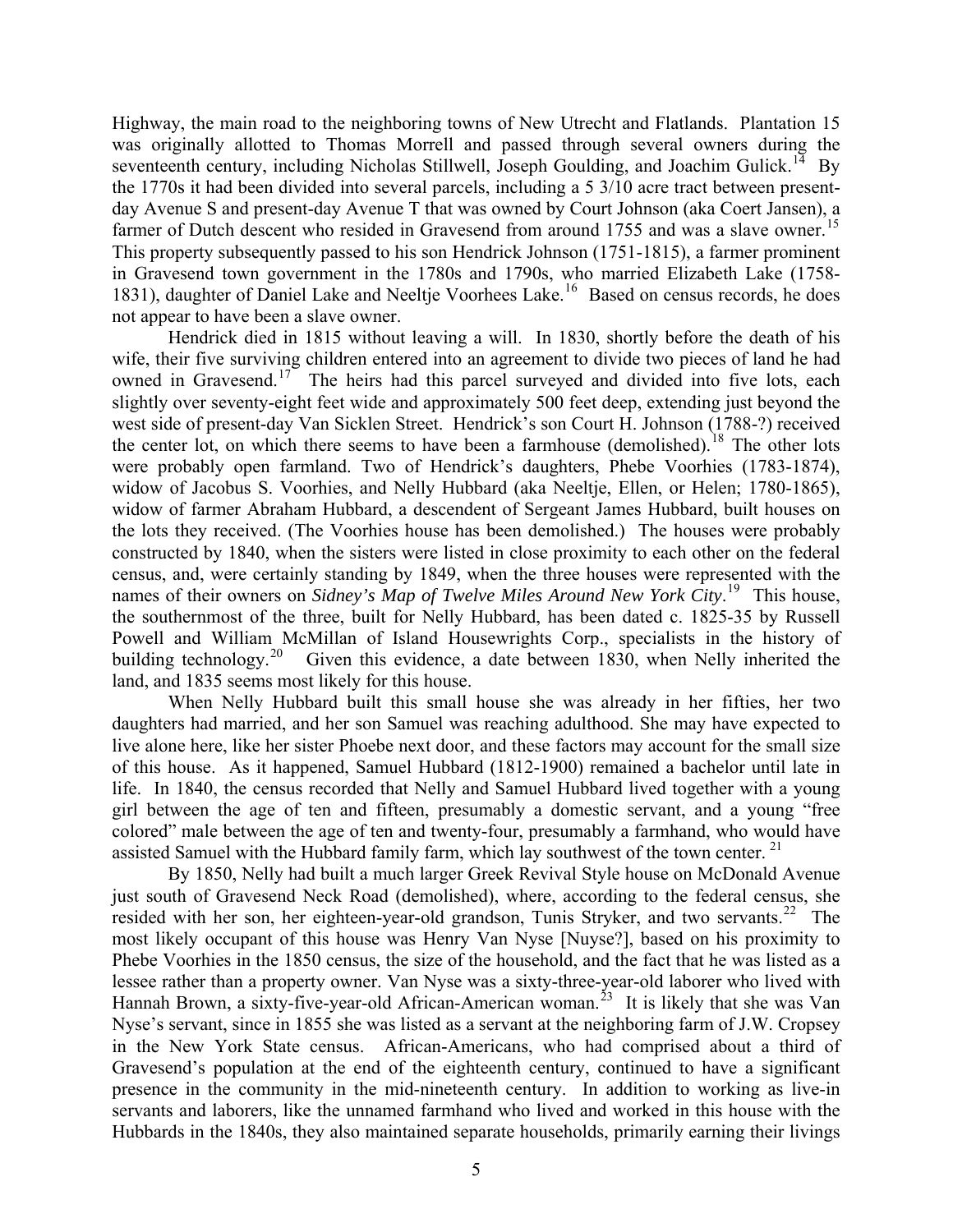as farmers and fishermen.<sup>[24](#page-18-1)</sup> Among the African-American families living in the town during the mid-nineteenth century were the Vanderveers, Hendersons, Andersons, Dillworths, and Cooks.

While Gravesend remained primarily an agricultural and fishing community in the midnineteenth-century, the initial development of nearby Coney Island as a resort began to bring new residents to the area, including a number of Irish and German immigrants. During the Civil War additional hotels and restaurants were constructed at the beach. In Gravesend itself, in 1868, a group of prominent Brooklyn businessmen acquired the old Stillwell and Cropsey farms opposite this house to build the Prospect Park Fair Grounds, which incorporated a one-mile race course used for saddle and harness racing, a clubhouse, and a hotel.<sup>[25](#page-18-1)</sup> The opening of Frederick Law Olmsted and Calvert Vaux's Ocean Parkway (a designated New York City Landmark) in 1874-76, of Coney Island Avenue in 1884, and Ocean Avenue in1876, further contributed to the growth of Gravesend and the beachfront resorts. Beginning in 1868 Coney Island was also served by rail. $^{26}$  $^{26}$  $^{26}$ 

According to Ross's *History of Long Island,* "all of these new institutions … helped to build up Gravesend and to aid in its financial prosperity,"<sup>[27](#page-18-1)</sup> however, because most of the railroads serving the beach resorts did not stop in Gravesend, there was relatively little impetus for suburban development. According to the *Brooklyn Eagle*, all this changed with the introduction of the five-cent trolley, "running everywhere," opening up "old Gravesend to city communication."[28](#page-18-1)

*The population began to grow with amazing rapidity and new streets were steadily opened in reality or on paper. Old farms were abandoned to the builders, while new settlements, some of them with exceedingly fancy names sprung into existence.[29](#page-18-1)*

The construction of the new highways, railroads, hotels, racetracks, and houses in Gravesend and the nearby beachfront communities in the second half of the nineteenth century fostered a thriving construction trade in the town. This trend seems to have been reflected in the tenancy of this house, which census records appear to indicate was occupied by at least three men connected with the building trades. They include carpenter Peter H. Rumph (1826-1904), who the Federal census suggests resided in this house in 1860 with his wife, Jane, and their infant daughter, Mary.[30](#page-18-1) Rumph later became a prominent politician in Gravesend serving as town supervisor in the 1890s.<sup>[31](#page-18-1)</sup> Based on their listings in the federal census of 1870 and the state census of 1875, it is probable that the English-born house painter William Andrews and his wife, Susan, resided in this house for several years in the  $1870s$ .<sup>[32](#page-18-1)</sup> Later a resident of Sheepshead Bay, Andrews became a painting contractor and an associate of boss John Y. McKane, who controlled political patronage in Gravesend and the beachfront communities of Coney Island and Sheepshead Bay in the late 1880s and early 1890s.<sup>[33](#page-18-1)</sup> Carpenter Peter W. Johnson, his wife, Margaret, and their sons John, aged 15, and Peter, aged 9, seem to have occupied this house in 1880.<sup>[34](#page-18-1)</sup> Johnson was a house carpenter who later lived on Ryder Place (now Village Road North). According to an 1899 *Brooklyn Eagle* article, he was responsible for repairs and renovations to the no longer extant Voorhees House on Ocean Avenue at Neck Road, then one of the oldest surviving Dutch houses in Gravesend, and was builder-developer for several houses on Van Sicklen Street. It seems very likely that he was responsible for carving the initials "PWJ" discovered on an old clapboard on the north gable of this house during renovations and restoration conducted in 2000.<sup>[35](#page-18-1)</sup>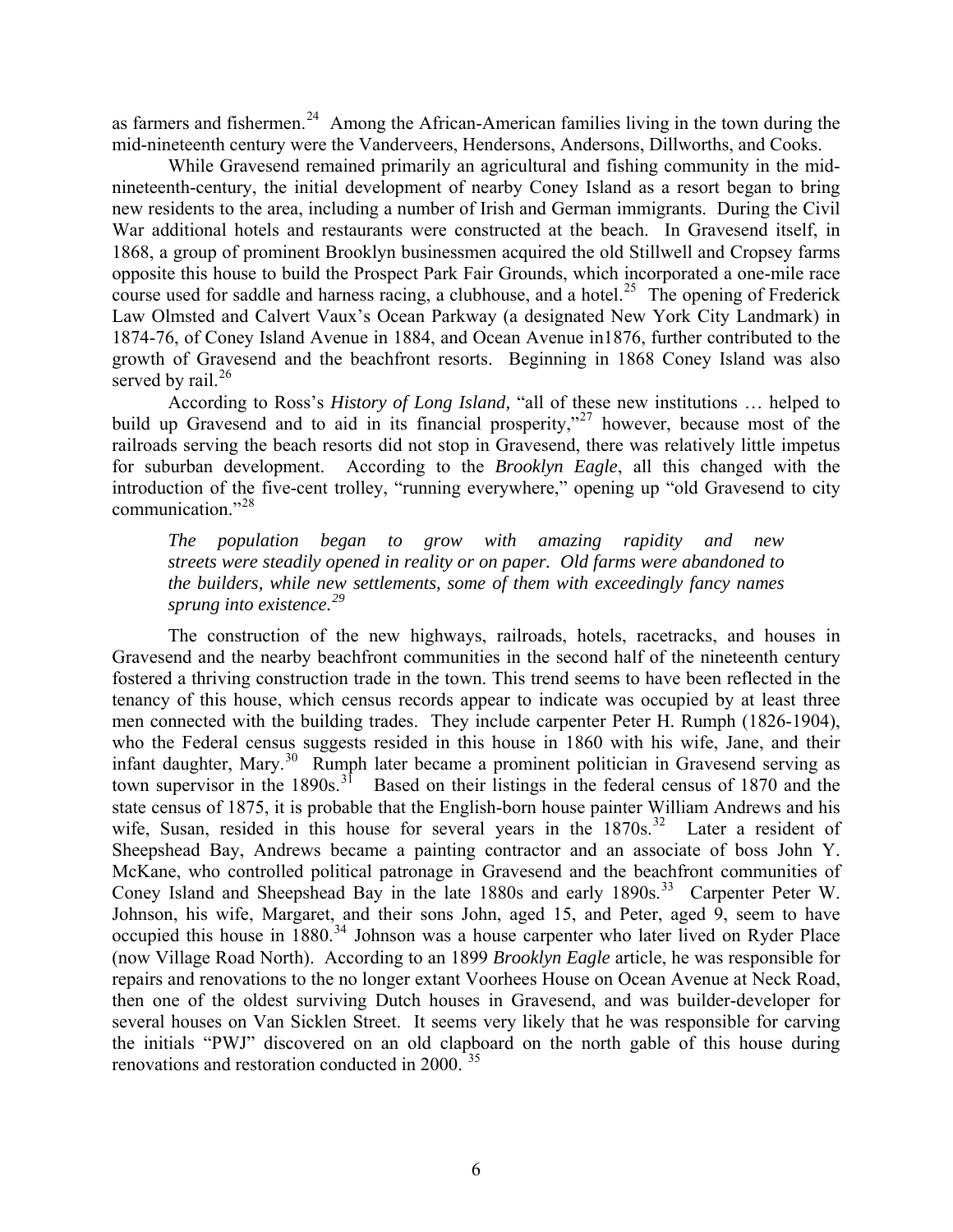The Hubbard Family

 Nelly Hubbard died in 1865. In her will she divided her real estate holdings between her son, surviving daughter, and grandchildren. This house and lot passed to her daughter, Elizabeth [Eliza] Johnson, and granddaughters, Aletta Elizabeth Stryker and Johanna Stryker.<sup>[36](#page-18-1)</sup> In 1866 Samuel Hubbard purchased this house from the heirs, then immediately sold a half interest in the property back to his sister Eliza.<sup>[37](#page-18-1)</sup>

Following his mother's death Samuel Hubbard continued to live in the house on McDonald Avenue near Gravesend Neck Road.<sup>[38](#page-18-1)</sup> In 1877 he married his housekeeper, Maria Louisa Hinman. About nineteen months later, in June 1878, she died of strychnine poisoning under suspicious circumstances. Hubbard was arrested but was released after a Grand Jury voted not to bring an indictment against him.[39](#page-18-1)

Samuel Hubbard resided in his Gravesend home until his death in 1900 at the age of eighty-eight.<sup>[40](#page-18-1)</sup> Eliza Johnson died in 1886, leaving her half interest in this house to be let, managed, and taken care of by her brother Samuel and her step-son John N. Johnson in trust for her son from her first marriage, Jacobus Emmons, a deaf-mute, during his lifetime and then to pass to her granddaughter Elizabeth Voorhees [Stillwell].<sup>[41](#page-18-1)</sup> In 1899, shortly before his death, Samuel Hubbard and his grand-niece Elizabeth Stillwell sold the rear portion of the lot for this house extending from Lake Street to Van Sicklen Street to Michael Shea.<sup>[42](#page-18-1)</sup> In his will, Hubbard bequeathed his half interest in this house which he described as "the little house situate on Gravesend Avenue" [now McDonald Avenue] to the children of his niece Aletta Elizabeth Emmons, wife of John Van Dyke Emmons.<sup>[43](#page-18-1)</sup> In April 1903, Elizabeth Stillwell and various heirs of Samuel Hubbard conveyed this house to Jane Gilfeathers.<sup>[44](#page-18-1)</sup> In June 1903 Gilfeathers sold the property to Agnes Somerville, and in July 1903 Somerville conveyed it to Joseph Walsh.<sup>[45](#page-18-1)</sup> The following year, in May 1904, Walsh sold the house to Vincenzo Lucchelli, whose family would occupy it through the  $1990s$ .<sup>[46](#page-18-1)</sup>

#### The Design of the Hubbard House

A late example of Dutch-American design, the Hubbard House, as built, was a small (33 feet-wide, 15-feet-deep), spring-eaved, gable-roofed, one-and-a-half-story, one-room-deep structure consisting of a side hall, parlor, and one-story shed-roofed kitchen wing on the first floor, and small bedrooms in the attic above the main portion of the house. Its interior detailing was modest, with decorative interest focused on a late Federal-style mantle and built-in china cupboard in the parlor. (The interior of the house is not included in this designation.)

In their structural analysis of the building conducted in 1998, Powell and McMillen observed that the northern (original) portion of the house rests on a foundation of red sandstone and brick. The vast majority of the floor joists, timbers, posts, studs, and even the curved rafters of the spring eave in this portion of the house were sawn rather than hewn, in keeping with a construction date in the early nineteenth century. The original section is sheathed with wide pine clapboard siding that "has been on the house since its original construction."[47](#page-18-1) Its corner boards and window frames are edged with a bead molding with a quirk or groove running alongside the bead "that is of nineteenth century form."<sup>[48](#page-18-1)</sup> At the north corner of the façade, the original entry has been closed and the bay currently contains an early-twentieth-century window. The center and southern windows, currently six-over-ones, retain their original sashes although the muntins were removed and had to be refabricated for the upper sashes based on mortise profiles that although filled remained visible. These muntin profiles, Powell and McMillen suggested, were typical of the 1820 to 1840 period. According to Powell and McMillen, "these windows are well made though the construction detail at the stile and rail juncture suggests that they were made by a local carpenter and not a sash and blind shop.<sup>"[49](#page-18-1)</sup> Throughout the original portion of the house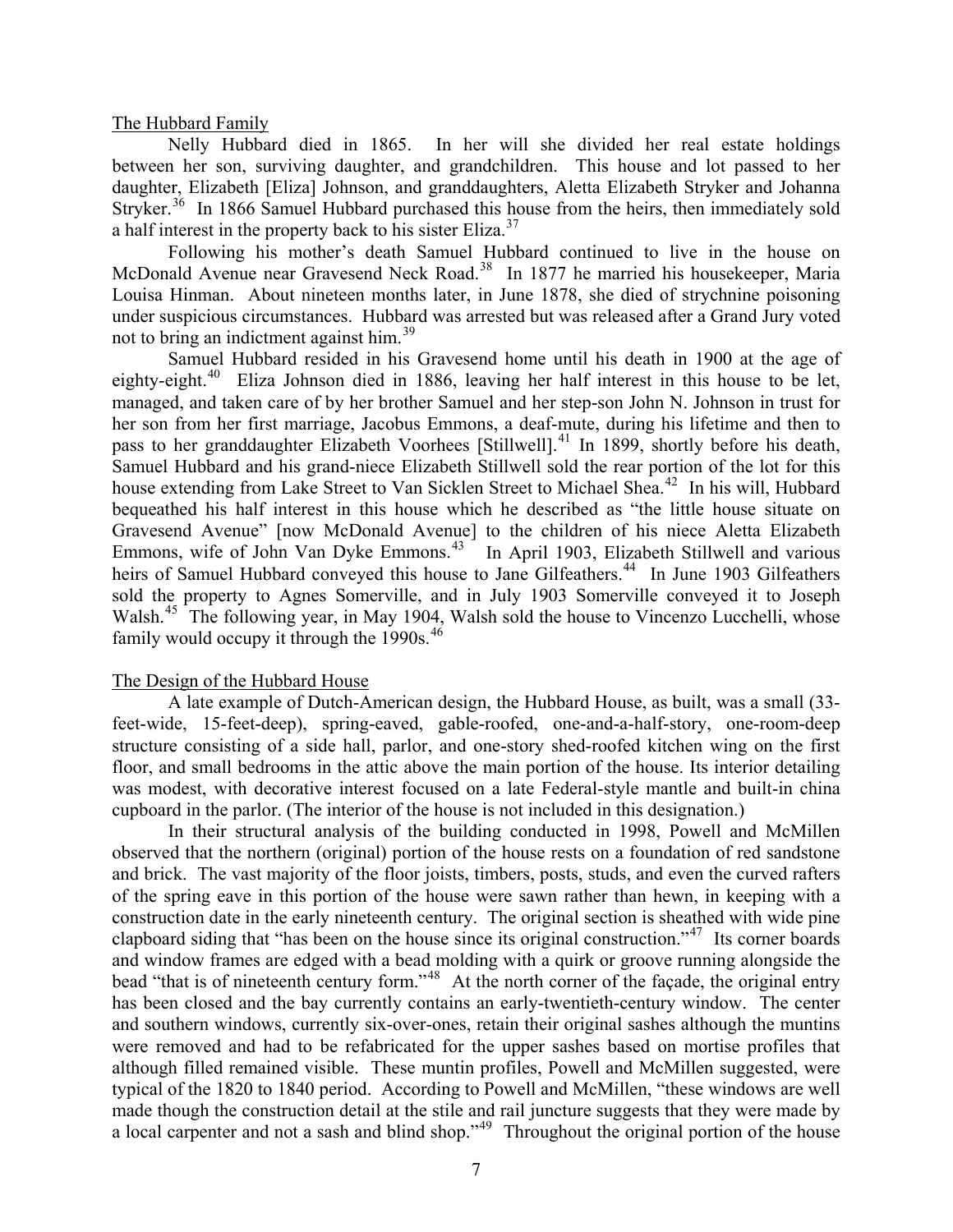machine cut nails typical of period between 1825 and 1880 are used for all "framing work, trim work and lathing except for a portion of the second floor remodeled in 1924."<sup>[50](#page-18-1)</sup> It was the opinion of Powell and McMillen that, "the carpenter or carpenters who built the house were working in an older form obviously familiar and thus comfortable to them. Within this form they only felt the need to add the convenience of sawn timber and cut nails as well as some up-to-date details such as molding profiles."<sup>[51](#page-18-1)</sup>

Dutch Colonial architecture was characterized by its use of a timber-framing system incorporating "bents" that consisted of two squared posts joined by a girder or tie beam.  $52$  The Dutch employed two kinds of bents: one Π-shaped and the other H-shaped. The first was created by simply placing a girder on top of the posts or by trenching the girder into the top of the posts and was typically employed for multi-story buildings. H-bents were formed by tenoning girders into posts several feet below the tops of the posts to create something resembling a goal post. Used primarily for rural buildings, H-bent framing was responsible for the distinctive one-and a-half-story form and knee-walled attics characteristic of most surviving Dutch houses.<sup>[53](#page-18-1)</sup>

While H-bent framing was common to all Dutch houses, there was considerable variation in the different regions settled by the Dutch. This reflects differences in climate and local materials, and in some cases, it is theorized, the local building traditions brought to this country by settlers from various parts of Holland, Belgium, Northern France, and Western Germany. The Hubbard House is representative of a sub-regional building type found in western Long Island, Staten Island, and Monmouth County, New Jersey, and is quite different from the Dutch-American houses of the middle and upper Hudson River valley or northern New Jersey, where masonry traditions prevailed. In Brooklyn and the other areas of the sub-region, Dutch American colonial houses were usually wood-framed, one-and-a-half-story, shingle-covered structures with low-pitched gable-ended roofs that came down in gracefully curving projecting eaves, often called spring eaves or overshot eaves, that extended in front and sometimes in back of the house. This type of eave may have been inspired by similar overhangs on Flemish houses that protected the soft stucco facings commonly used on exterior walls.<sup>[54](#page-18-1)</sup> In America, where spring eaves were used on shingled or clapboard-covered houses, their primary purpose may have been to provide shelter for the entrances and shade in summer. Sometimes they gained a porch when posts were installed to support the spring eaves, which might extend as much as five feet beyond the front wall.

The earliest form of the Long Island-Central New Jersey house type may be seen in the Pieter Clasesen Wyckoff House (c. 1652 and later, a designated New York City Landmark). Over the next century and a half the building type evolved as houses became larger and more complex in plan and structure. By the mid-eighteenth century they began to incorporate features from contemporary Anglo-American sources including center hall "Georgian" plans, corner fireplaces, and gambrel roofs.

 The Hubbard House belongs to a sub-grouping of the Long-Island-Central New Jersey type, the one-story plus attic, three-bay-wide-house with the entry at one end of the façade. Typically such houses were two rooms deep and had a side hall containing a staircase leading to the attic.<sup>[55](#page-18-1)</sup> Often a lower service wing was attached to the side or rear of the main part of the house. The earliest known example of the three-bay type is the one-room-deep Woodard-Schoonmaker House (aka Wyckoff Farmhand House, pre-1769, demolished), formerly located at 1306 Flushing Avenue in Ridgewood, which was built into the side of a hill and had a basement kitchen.<sup>[56](#page-18-1)</sup> Late eighteenth-century examples include the Joost and Elizabeth Van Nuyse House (aka Coe House, before 1792, a designated New York City Landmark) at 1128 East 34<sup>th</sup> Street and the Van Pelt-Woolsey House (c. 1791, demolished 2003) at 4011 Hubbard Place, both in Flatlands.<sup>[57](#page-18-1)</sup> The main section of the Hendrick I. Lott House at 1940 East  $36<sup>th</sup>$  Street in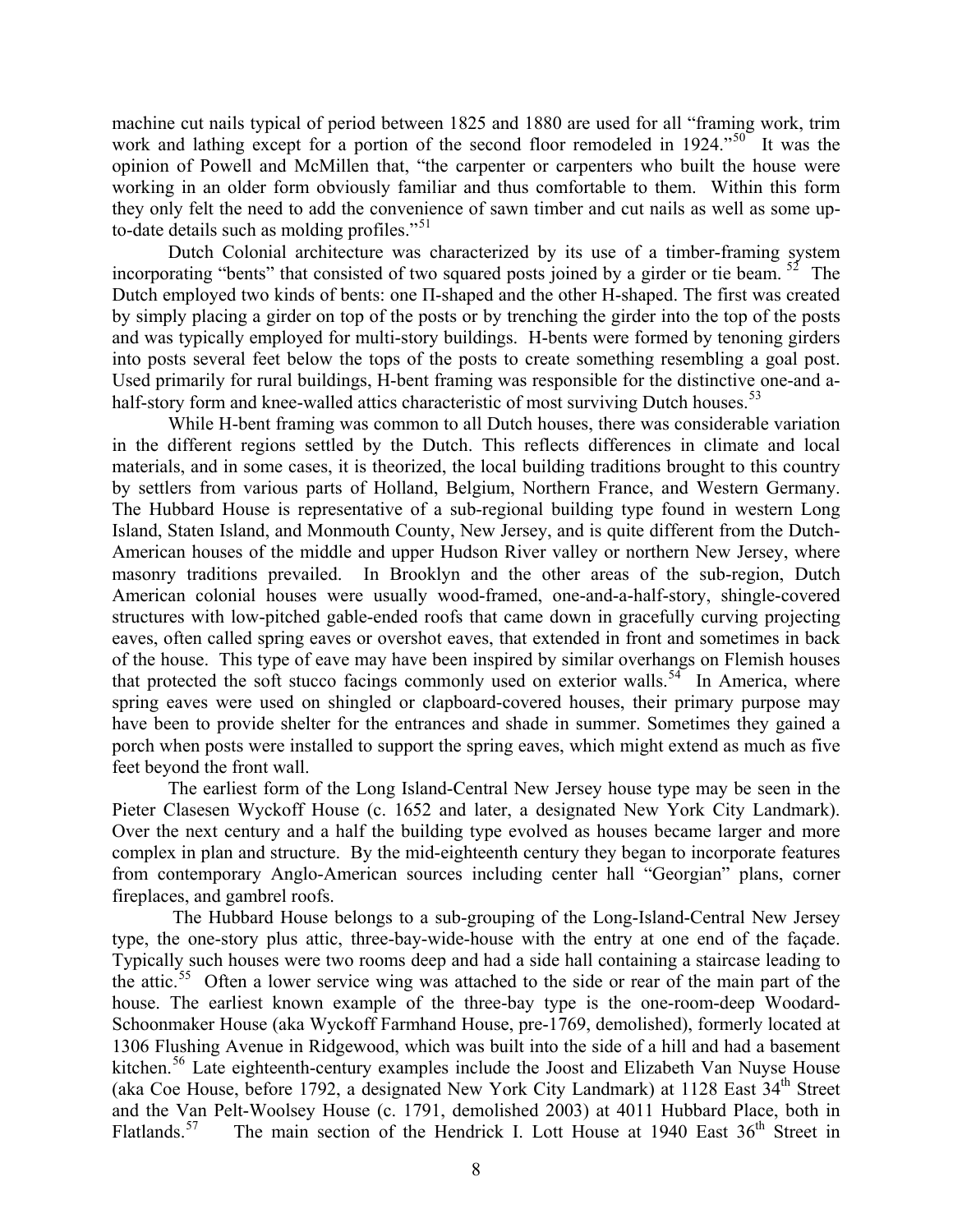Flatlands (built 1800, a designated New York City Landmark) also conforms to the three-bay type. One of the largest and most elaborate of the surviving Dutch Colonial houses in Brooklyn, the Lott House, incorporates a one-and-one-half-story service wing on the west side of the house, built at the same time as the main block, and a one-and-a-half-story kitchen wing on the east side of the house dating from 1720 that was removed from the house of Hendrick Lott's grandfather and attached to the Hendrick Lott House in 1800.<sup>[58](#page-18-1)</sup>

 The Hubbard House was one of at least three, three-bay-wide Gravesend houses dating from the 1830s and 1840s that had shed-roofed service wings immediately adjoining the gableroofed main block. In addition to the Hubbard House, they included the Johnson House, formerly at 1953 Gravesend Avenue, just north of Kings Highway,<sup>[59](#page-18-1)</sup> and the Lawrence Ryder House (aka the Ryder-Van Cleef House), formerly at 26 Village Road North and now at 38 Village Road North, built c. 1840 for his own use by carpenter Lawrence Ryder (1808-1863).<sup>[60](#page-18-1)</sup> Gravesend scholar Joseph Ditta has proposed that the no longer extant Court J. Van Sicklen House, formerly at the corner of Village Road North and Van Sicklen Street in Gravesend, which traditionally has been dated c.1776, was also part of this group based on its stylistic similarities to the Lawrence Ryder House.<sup>[61](#page-18-1)</sup> In addition to its unusual pairing of a gable-roofed main block and shed roofed kitchen wing, which does not appear to be a house form used elsewhere in Brooklyn,  $62$  comparison of these four buildings reveals striking similarities in size, plan, use of materials, proportions and in the placement of doors and windows. While no means certain, it seems possible that they may all have been built by Lawrence Ryder perhaps in collaboration with his brother Jacobus, who is known to have worked with him on the Gravesend Dutch Reformed Church parsonage in 1844 (demolished). $63$ 

In 1945, historian Maud Esther Dilliard, who was concerned that the Dutch, Huguenot, and Walloon colonists who first settled in the towns on the western end of Long Island, "not be forgotten in the hurly-burly of twentieth-century Brooklyn," cataloged the remaining Dutch houses in Brooklyn.<sup>[64](#page-18-1)</sup> At that time she documented forty such structures. Today the Hubbard House is one of only thirteen houses from Dilliard's original group that still survive.<sup>[65](#page-18-1)</sup> Within this group, the north wing of the Hubbard House has a number of special distinctions. It retains an exceptional amount of original fabric, including original siding and windows; it presents an interesting marriage of traditional Dutch Colonial forms with early-to-mid-nineteenth-century construction techniques; it is one of the few surviving Dutch-American houses that retains its original orientation on its original site; and in particular, it is the smallest and simplest of the surviving Dutch-American houses in the borough. Such small houses were typically occupied by laborers and artisans, as was the case here. Perhaps because their small size made them less adaptable to modern needs and perhaps because they lacked the familial associations of the ancestral homes of the gentry, workers' houses and especially rural workers' houses have not survived in great numbers in New York City. Thus, on a number of counts, the Hubbard House is a rare survivor.

#### Later History: The Lucchellis and John Antonides

In 1904, when Vincenzo Lucchelli purchased this house, Gravesend was beginning to suburbanize, thanks in part to the electrification of the Sea Beach (1898) and Culver (1899) rail lines, which had shortened commuting time to Manhattan to forty-five minutes. In 1919 construction began on the elevated line on McDonald Avenue running in front of this house. The el brought increased population to Gravesend and encouraged commercial development on McDonald Avenue, including a lumber company at 2126 McDonald Avenue and the National Biscuit Company at McDonald and Avenue T by 1929.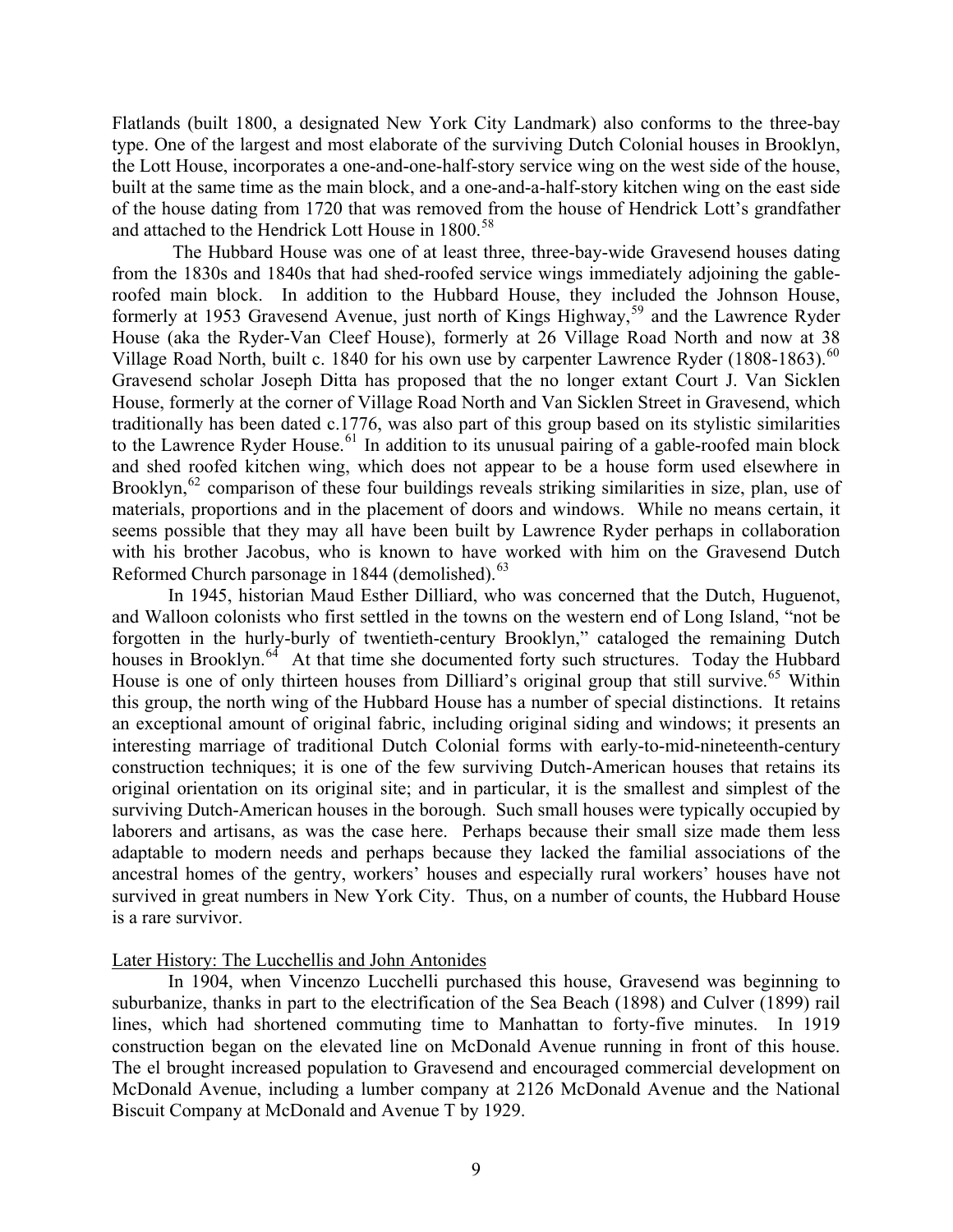At the beginning of the twentieth century, the population of Gravesend remained mostly American-born with a sizable minority of Irish immigrants, Germans, and African-Americans. There were also a handful of Italian families including the Micuccis, whose shop at Avenue T and McDonald Avenue was the site of the first mass offered in the newly created parish of S.S. Simon and Jude in 1897. The Italian population in Gravesend grew exponentially over the next decade following national trends that saw 1.9 million people move from Southern Italy to the United States between 1899 and 1910 and the Italian population of New York City increase from 220,000 to 545,000.

 Vincenzo Lucchelli (1868-1935), emigrated in 1893 from Ferrandina in Basilicata, Italy, with his wife Antoinette (Petruccelli) Lucchelli (c.1876-1946). A tailor by trade, Lucchelli worked in the men's garment industry throughout his career. The Lucchellis first settled on the Lower East Side and are thought to have lived in Gravesend prior to buying this house in 1904.<sup>66</sup> By the time they purchased the property, the couple already had four children; another was born in this house. The Lucchellis seem to have immediately made alterations to accommodate their growing family. The first-floor entry hall was converted to a bedroom and the entry was replaced by a third window on the façade. The former kitchen became a dining room and the main entry to the house.<sup>[67](#page-18-1)</sup> A smaller shed-roofed addition with board-and-batten vertical siding (probably a pre-existing summer kitchen) attached to the rear of the former kitchen became the main kitchen.

During World War I, the Lucchellis' eldest son Peter (1898-1989) was employed as a mechanic's helper and their second son, Vincent (1899-1922), worked as a rigger's helper at the Brooklyn Navy Yard. Following the war, both Peter and Vincent were employed as automobile mechanics and a third son Giacomo (Jack, 1902-1978) became a pipe fitter. Vincent, who suffered from tuberculosis, died in 1922 at the age of twenty-three. The Lucchellis' youngest daughter, Angela (1905-56), usually known as Babe, also was infected with the disease. Concerned about her health, in 1923, the Lucchellis decided to upgrade their house, installing a bathroom in the attic of the main portion of the house,<sup>[68](#page-18-1)</sup> wiring the house for electricity, and replacing the dining room and kitchen with a new two-story wing that would contain a manywindowed bedroom, to be used as a sleeping porch, "considered therapeutic for TB patients during the 1920s."<sup>69</sup> The Lucchellis hired Salvati & Le Quornik [Domenick Salvati and The Lucchellis hired Salvati & Le Quornik [Domenick Salvati and Herman Le Quornik] Associate Architects, a firm with offices in downtown Brooklyn that specialized in the design of Catholic rectories, parish halls, and schools and industrial buildings, particularly parking garages, for which the partners patented a ramped flooring system in 1932.<sup>[70](#page-18-1)</sup>

The new wing was 12 feet wide and 29 feet deep and two full stories in height. Colonial Revival in inspiration, without being particularly historicizing, it was designed to harmonize with older parts of the house. The facades were sheathed with wood clapboards and featured sixover-one wood sash. Some modifications were also made to the older part of the house to bring more light and air into the second story.

In 1930, when the census was taken, seven people lived in this house: Vincenzo and Antoinette Lucchelli, their sons Peter and Jack, and their daughters, Theresa (Tess) and Angela (Babe), and Peter's wife, Dorothy. Vincenzo died in 1935 and Antoinette in 1946. The house passed to Peter Lucchelli following his parents' death.<sup>[71](#page-18-1)</sup> He subsequently moved to Florida and remarried. In 1989 ownership of the house passed to his widow Gemma. Tess was the last member of the family to occupy the house, living here until her death in 1997.

In 1945 the Hubbard House was included in Maud Dilliard's study of Dutch Colonial houses in Brooklyn, and in 1975 it was featured in Eric Ierardi's history of Gravesend. John Antonides, a descendent of the Kings County Dutch Reformed clergyman Vincentius Antonides (c. 1670-1744) and Gravesend founder John Bowne (1628-1695), who edits publications for the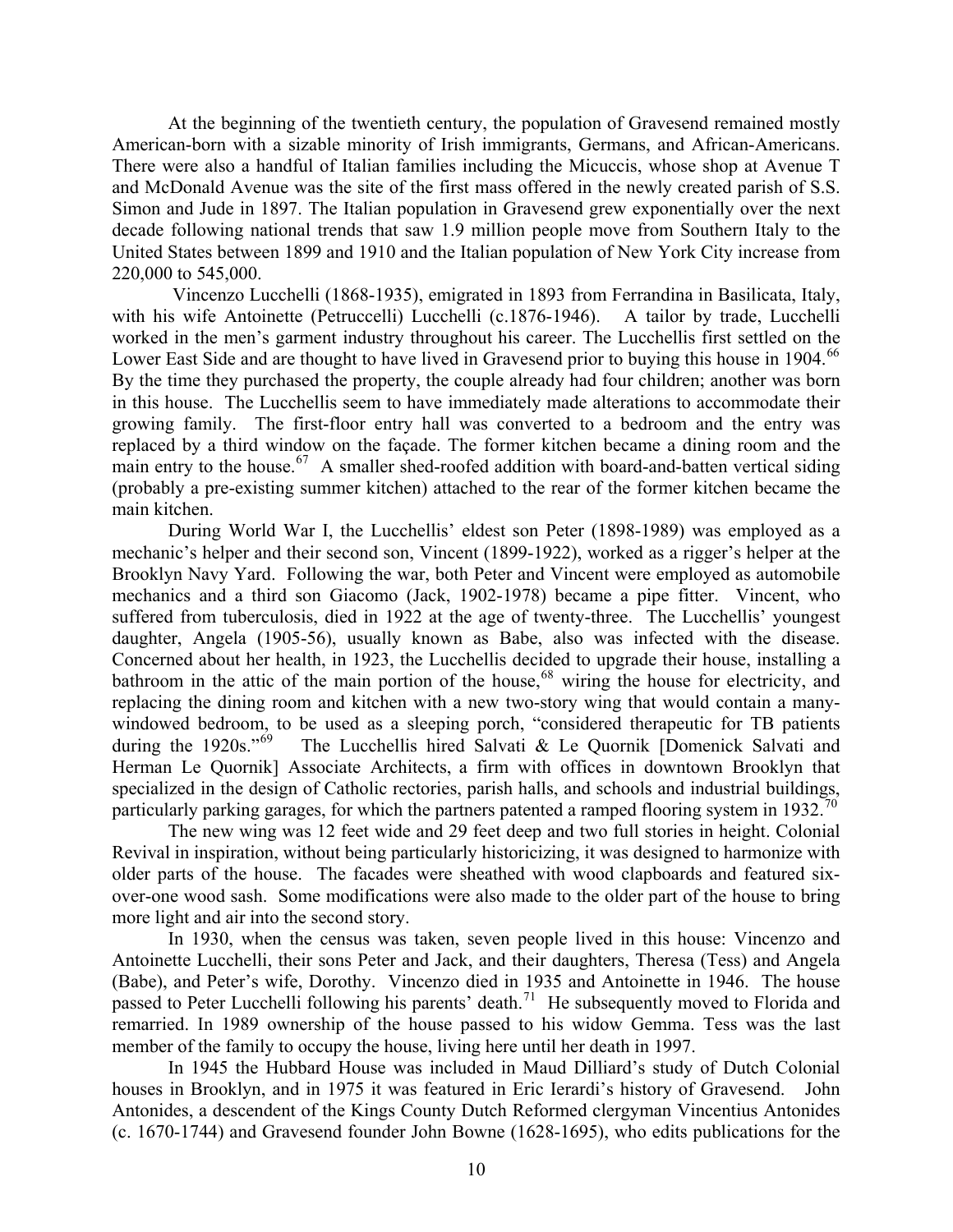Brooklyn Museum, became interested in the Dutch architecture of Brooklyn through his work in editing Kevin Stayton's book *Dutch by Design* for the museum in 1990. He began visiting and researching the houses and published an article "The Houses with the Funny Roofs" in which he discussed the Hubbard House.<sup>[72](#page-18-1)</sup> In the course of his research Antonides formed a friendship with Tess Lucchelli and became a prime proponent for the designation of the house. In 1998, following Tess's death, he purchased the house from Peter Lucchelli's widow, Gemma Payne, and began repairs financed in part with a grant and loans from the New York Landmarks Conservancy, to whom he granted a permanent façade easement on the house. Performed under the direction of preservation architect Page Ayres Cowley and the Neville Engineering group, the project entailed repair and in-kind replacement of the wood clapboards, shingle roof replacement, replacement of portions of the foundation, installation of new wood shutters, and the repair and in-kind replacement of the windows.[73](#page-18-1) Mr. Antonides continues to reside in the house.

# **Description**

The Hubbard House remains in its original location and is surrounded by a portion of its original farm lot. The current lot is trapezoidal in shape, has a frontage of 78.26 feet on McDonald Avenue, and is 76.57 feet deep. Non-historic chain-link fences extend along the east, north, and west sides of the lot. The eastern fence along McDonald Avenue has two gates providing access for pedestrians and vehicles. The south property line is defined by the north wall of the building at 2170 McDonald Avenue and the north wall of the masonry fence surrounding the backyard of that property. A non-historic concrete path extends from the sidewalk to the McDonald Avenue entrance to the house. Flagstones (which do not appear to be fixed) lead from the path to an entry on the south side of the house (now the principal entrance) and to the rear yard. A portion of a historic brick path that extended from the McDonald Avenue entry to the basement hatch survives in front of the hatch. In the rear yard there appear to be the remains of an old privy or well with a non-historic modern cover, which may have potential as an archaeological resource.

 Oriented on a north-south axis with its main façade facing McDonald Avenue, the Lshaped Hubbard house consists of two sections: on the north, a Dutch-American one-and-onehalf-story, one-room-deep, gable-roofed, spring-eaved, main block and, on the south, a 1920s Colonial Revival, two-story, one-room-wide, two-room-deep, gable-roofed addition. Both the main block and wing are sheathed with their original clapboards. The main block originally had an entry leading to a side hall at the north corner of the façade. This was closed and replaced by a window in the first decade of the twentieth century. Presently there is a small historic woodand-glass entrance porch at the south end of the McDonald Avenue façade of the 1920s wing. The wood-and-glass door on the main façade is original; the wood Dutch door on the south façade is non-historic. The main block originally had six-over-six windows. The windows in the center and south bays of the McDonald Avenue façade and the first-story window on the north gable wall retain their original frames, casings, and sash but their original muntins were removed by the 1990s. In 2001 the muntins were replaced in the upper lights of these windows. There are also small horizontal window openings with historic wood windows in the basement and attic of the main block. The 1920s wing retains its original six-over-one wood sash windows. Most of the windows are protected by non-historic vinyl-covered aluminum storm windows. The spring eaves of the 1830s portion of the house remain remarkably intact. The house retains its historic brick chimney located at the south corner of the 1830s wing; however, the chimney has been extended with a non-historic masonry-and-metal cap. The roofs of both wings are covered with non-historic asphalt shingles.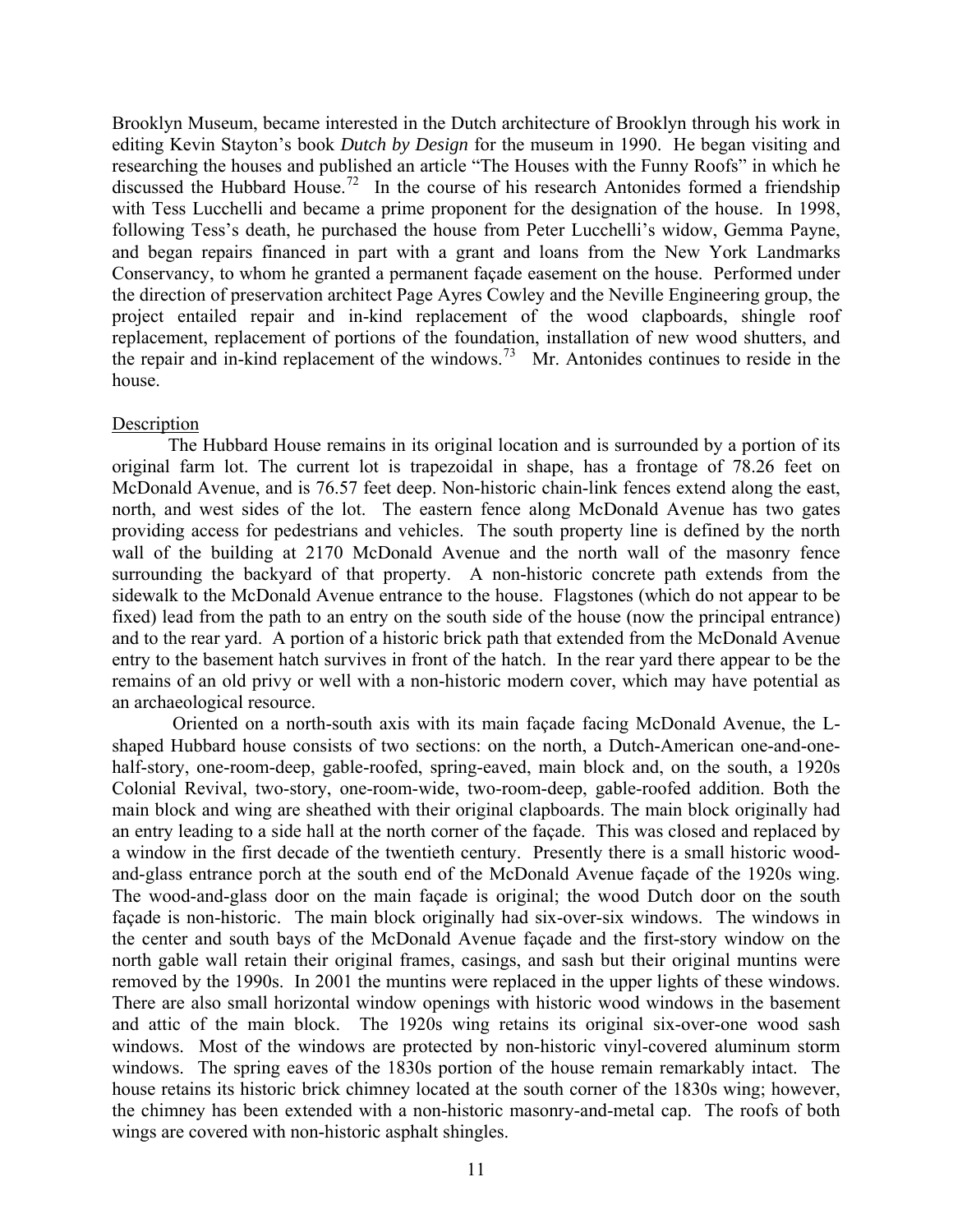**The McDonald Avenue façade of the 1830s main block** rests on a low brick basement. At some point the bricks had been parged, but the parging was removed and the bricks were repointed in 2001. The metal hatch cover and concrete curb at the south end of the façade were installed in 2001, replacing an earlier wood hatch cover. (Probably the house always had a basement hatch since such entries are a characteristic feature of Dutch-American architecture.) The center basement window retains its historic molded wood window frame and deep-set single-light hopper wood window. The double-light basement storm window is non-historic. Between the hatch and basement window there are two non-historic circular metal vents.

 The first story and attic are sheathed with wide pine clapboards fastened to frame with machine-cut nails and original corner boards. Most of the clapboards, as well as the corner boards, are original. Portions of the bottom three rows were replaced with clapboards that match the existing boards in their width and thickness. The siding beneath the northernmost window bay dates from the early twentieth century when the original entry was closed. The 1830s windows in the center and south bays have relatively narrow casings; the framing elements of the early-twentieth-century window in the early twentieth-century window in the north bay are much heavier. All three windows have replacement muntins in their upper lights fabricated to match the profile of the original muntins. All of the first-story windows have non-historic vinylcovered aluminum storms.

 The first story is capped by the deeply projecting eaves of the gabled roof. The eaves retain their simple molded detailing and the planking below the overhang remains remarkably intact. The present dormer was installed as part of 2000-01 restoration; it replaces an earlier dormer installed in the 1920s. The sloping roof is covered with non-historic asphalt shingles.

**The north gable wall of the 1830s wing** retains most of its original siding except for the bottom three rows of clapboards. The parging was removed from the basement and the bricks were repointed in 2001. The first-story window appears to be original, but it is now configured as a six-over-one with replacement muntins in the upper light. The paired windows in the gable appear to date from the 1920s. They retain their original six-over-one lights. All three windows have non-historic storm windows.

**The west (rear) façade of the 1830s wing** retains most of its original siding. The basement is faced with sand-colored stucco parging scored to look like stone. The basement window retains its original molded wood frame and historic single-light wood hopper window. There is a pair of non-historic metal vent covers near the south corner of the basement wall. The first-story window dates from the 1920s.[74](#page-18-1) The small horizontal window, just under the eaves at the center of the façade appears to be nineteenth century, though perhaps not original. It has a pair of historic wood casement windows.

**The east (McDonald Avenue) façade of the 1920s wing** has an exposed brick basement that survives from the original 1830s kitchen wing and was reused for this wing. The upper stories are faced with wood drop siding. The original half-hipped- roofed entry porch is approached by a non-historic low wood stoop. The riser board supporting the top step is marked with non-historic numerals reading "2138." The multi-light wood-and-glass door, clapboarded dados, and quadripartite fixed windows that enclose the porch are historic, added soon after the 1920s wing was completed.<sup>[75](#page-18-1)</sup> The small light fixture just beneath the overhanging porch eaves in non-historic. The porch roof is covered with non-historic asphalt shingles installed in 2001. Sheltered by the porch, the original paneled wood front door with a single-light window remains very intact and retains its original hardware. Both the first- and second-story windows retain their original molded frames and six-over-one wood sash. Both have non-historic storm windows. The overhanging roof eaves have been pierced with small ventilating disks, installed in 2001 when the attic was insulated.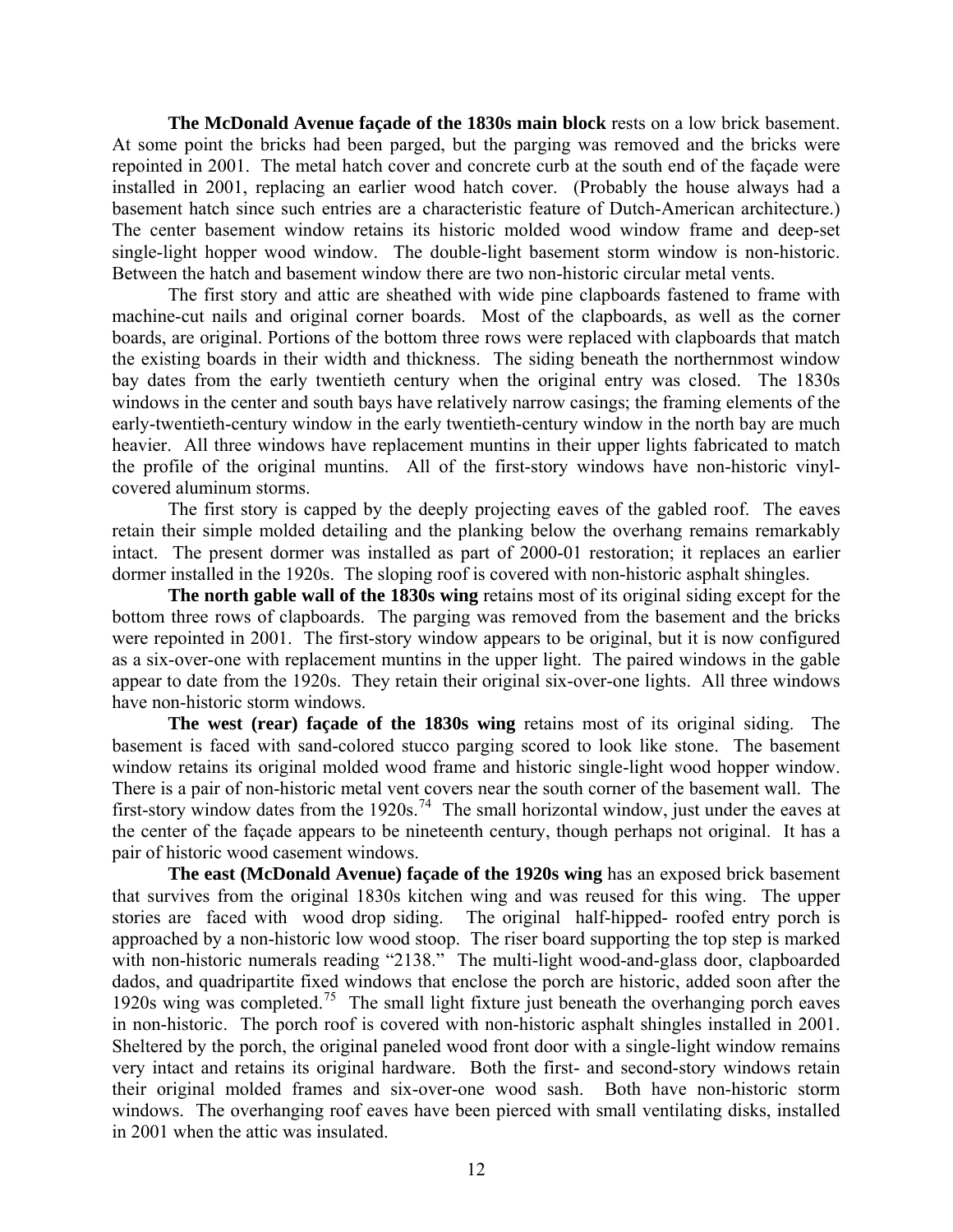**The south façade of the 1920s wing** is articulated into three bays with the first-story entrance near the center of the façade, single windows at the first and second stories in the east bay, and paired windows in the west bay. The drop siding on this façade remains largely intact, but the bottom fascia and two bottom rows of boards were replaced in 2001. The brick foundation is visible near the eastern corner of the façade; but much of the foundation to the east of the stoop remains covered with scored stucco. The foundation to the west of the stoop is faced with rusticated blocks (probably cast stone treated to resemble granite) and has been painted. The wood railings flanking the entrance are non-historic.<sup>[76](#page-18-1)</sup> The bracketed hood over the doorway is original to the wing. The wood Dutch door and metal Dutch letter box were installed in 2001. The light fixture to the east of the door is also non-historic. All the windows retain their original molded surrounds and six-over-one sash and are protected by non-historic storm windows. As on the McDonald Avenue front, the soffits of the eaves are pierced by small non-historic ventilation disks.

 On the **western façade of the 1920s wing** many of the clapboards between the north corner and the windows were replaced in 2001 when an old chimney at the north corner of the façade was removed. The painted concrete block foundation has a center opening sealed with brick fill with a perforated brick at its center for ventilation. There is a single window at the first story and a pair of windows at the second story. They retain their original casings and six-overone wood sash and non-historic storm windows. The eaves soffits are pierced with ventilating disks.

 On the **north elevation of the 1920s wing** most of the siding is original except for some replacement clapboards near the east corner of the façade. The painted concrete block foundation has a center opening with brick fill with a perforated brick at its center for ventilation. There is a single window at the first story and a pair of windows at the second story. They retain their original casings and six-over-one wood sash and have non-historic storm windows. The eave soffits are pierced with ventilating disks.

> Report researched and written by Gale Harris Research Department

*NOTES*

 $\overline{a}$ 

<sup>&</sup>lt;sup>1</sup> Councilman Recchia arrived after the designation vote had taken place. The hearing was reopened to allow him to testify in support of the designation.

 $2^2$  This item was previously heard on October 21, 1997 (LP-1974).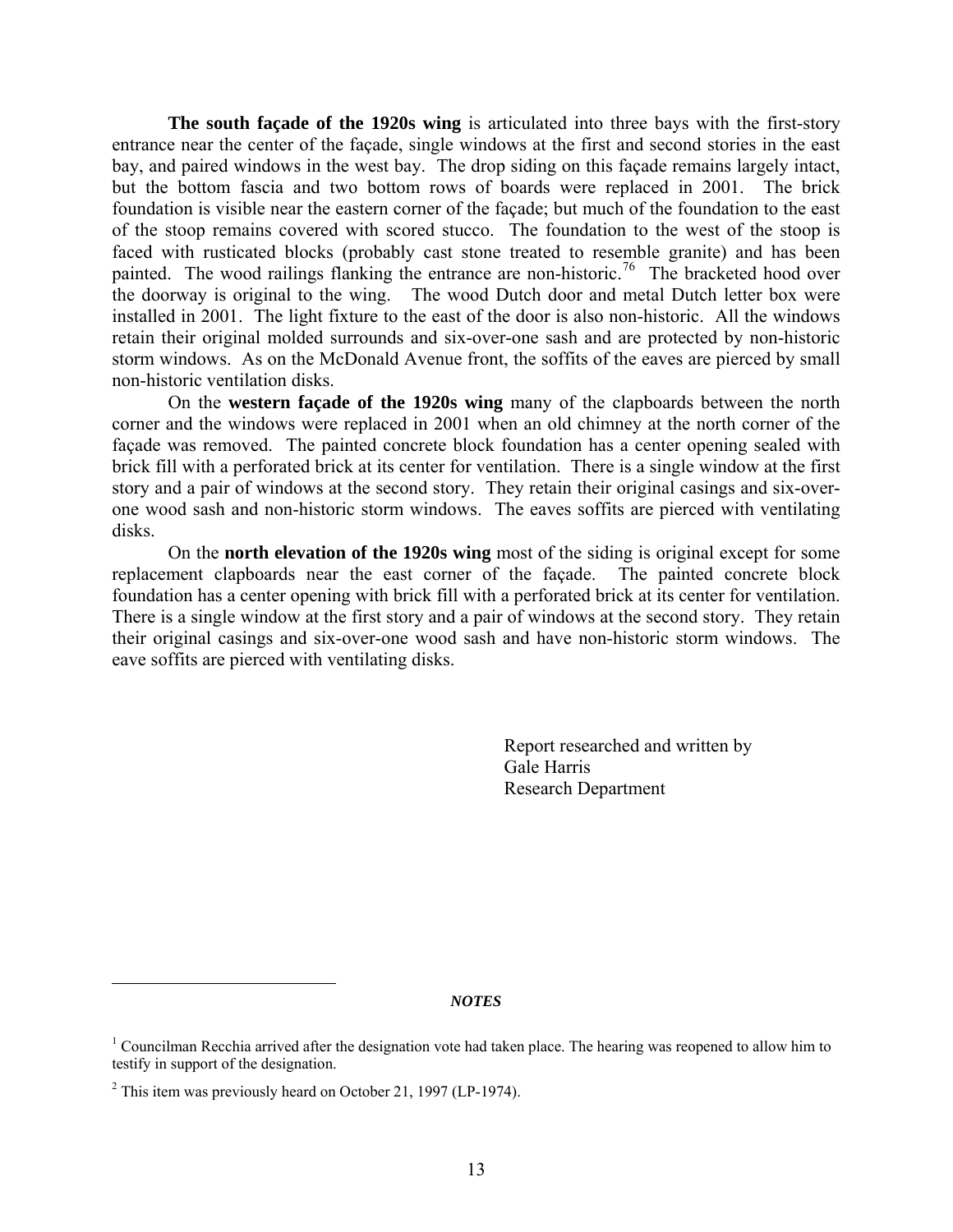3 <sup>3</sup>This information on the early development of Gravesend is based on Landmarks Preservation Commission, *Old Gravesend Cemetery Designation Report,*(LP-0921), (New York: City of New York, 1976); Thomas J. Campanella, "Sanctuary in the Wilderness: Deborah Moody and the Town Plan for Colonial Gravesend," *Landscape Journal* 12:2 (Fall 1993), 106-130*;* Victor Cooper, *A Dangerous Woman: New York's First Lady Liberty: The Life and Times of Lady Deborah Moody* (Bowie MD: Heritage Books, 1995); Eric J. Ierardi, *Gravesend: The Home of Coney Island* (New York: Vantage Press, 1975); Henry Reed Stiles, ed., *The Civil, Political, Professional and Ecclesiastical History and Commercial and Industrial Record of the County of Kings and the City of Brooklyn* (New York: W.W. Munsell, 1884), v. 1, 157-169; Peter Ross, *A History of Long Island* (New York: Lewis Publishing Co. 1902); William H. Stillwell, "Gravesend Settlers: Ancestors and Descendents," manuscript at the New York Genealogical & Biographical Society, 11-15.

<sup>4</sup>Historical Perspectives Inc., "New York City School Construction Authority PS. 721K Gravesend, Brooklyn: Phase 1A Archaeological Assessment, 1991; Carlyle Shreeve Smith, "The Archaeology of Coastal New York," 43, pt. 2, *Anthropological Papers of the American Museum of Natural History* (NY: Mus. of Natural History, 1950).

<sup>5</sup>Reginald Pelham Bolton, *New York City in Indian Possession*, 2<sup>nd</sup> ed. (New York: Museum of the American Indian, Heye Foundation, 1920, reprint, 1975), 7, 14-15.

6 Campanella, 107.

 $<sup>7</sup>$  Ibid.</sup>

<sup>8</sup>A *schout* was an official with administrative, law enforcement, and prosecutorial responsibilities.

<sup>9</sup> In the 1660s James Hubbard was one of a group of Gravesend citizens who obtained permission from Governor Stuyvesant to settle the Raritan Valley in New Jersey and who purchased the Monmouth Patent, encompassing all of present-day Monmouth County as well as parts of Ocean and Middlesex Counties, from the Navesink Indians. Hubbard served as one the commissioners who settled the boundary between Piscataway and Woodbridge, New Jersey.

 $10$ The first road to Coney Island was started in 1734, and in 1763 another road was opened to the middle of the island. At that time Coney Island was principally used for grazing and fishing with buildings limited to a few fishing huts.

 $11$ In 1790 in rural Kings County almost sixty percent of the white households used black laborers and Dutch farmers were steadfast slave owners with as many as ten slaves in a household quite common. See Graham Russell Hodges, *Root & Branch: African Americans in New York & East Jersey, 1613-1863* (Chapel Hill: University of North Carolina Press, 1999), 164.

<sup>12</sup>These included Jacob Swart, progenitor of the Swartwout family; Jan Van Cleeve, progenitor of the Van Cleef family; Carsten Jansen; Lurus Van Lophorst,; and Jan Hans [probably Jan Hansen Van Nostrand]. In 1660, Anthony Jansen Van Salee, fearing a new Native American uprising, also moved into town with his family which included his daughter Eva and her husband Ferdinandus Van Sicklen. Another of Anthony's daughters, Sarah and her husband, Jan Emans (born to English parents who had fled to Holland) also settled in Gravesend at about the same time.

<sup>13</sup> The early English settlers held religious meetings in private homes, including some of the first Quaker services. When the Sessions House was built, the town donated the land for the building and promised to keep the building in repair in exchange for the right to use it for religious services or town purposes. In 1685 when the county government was removed to Flatbush, ownership of the Sessions house passed to a number of Gravesend residents. It is not certain whether there was any distinct and separate Dutch Reformed Church in Gravesend between 1685 and 1715. In 1715 the town agreed to assume a third of the Dutch Reformed Church of New Utrecht's costs for the salary and accommodation for the services of Dominie Bernardus Freeman and Dominie Vincentus Antonides. The earliest surviving records of baptisms at the Gravesend Dutch Reformed Church date from 1715. *The 250th Anniversary of the Reformed Dutch Church of Gravesend* (Gravesend: printed privately, 1905), 10-15; *Baptisms in Gravesend, New York Church Records, 1715-1763* at

http://www.olivetreegrenealogy.com/nn/chuch/gravesend1.shtml.

14On the early history of this property see Maud Dilliard, *Old Dutch Houses of Brooklyn* (New York: Richard R. Smith, 1945), 19; Kings County, Office of the Register, Liber Deeds and Conveyances, Liber 2, 111, 111A, 134.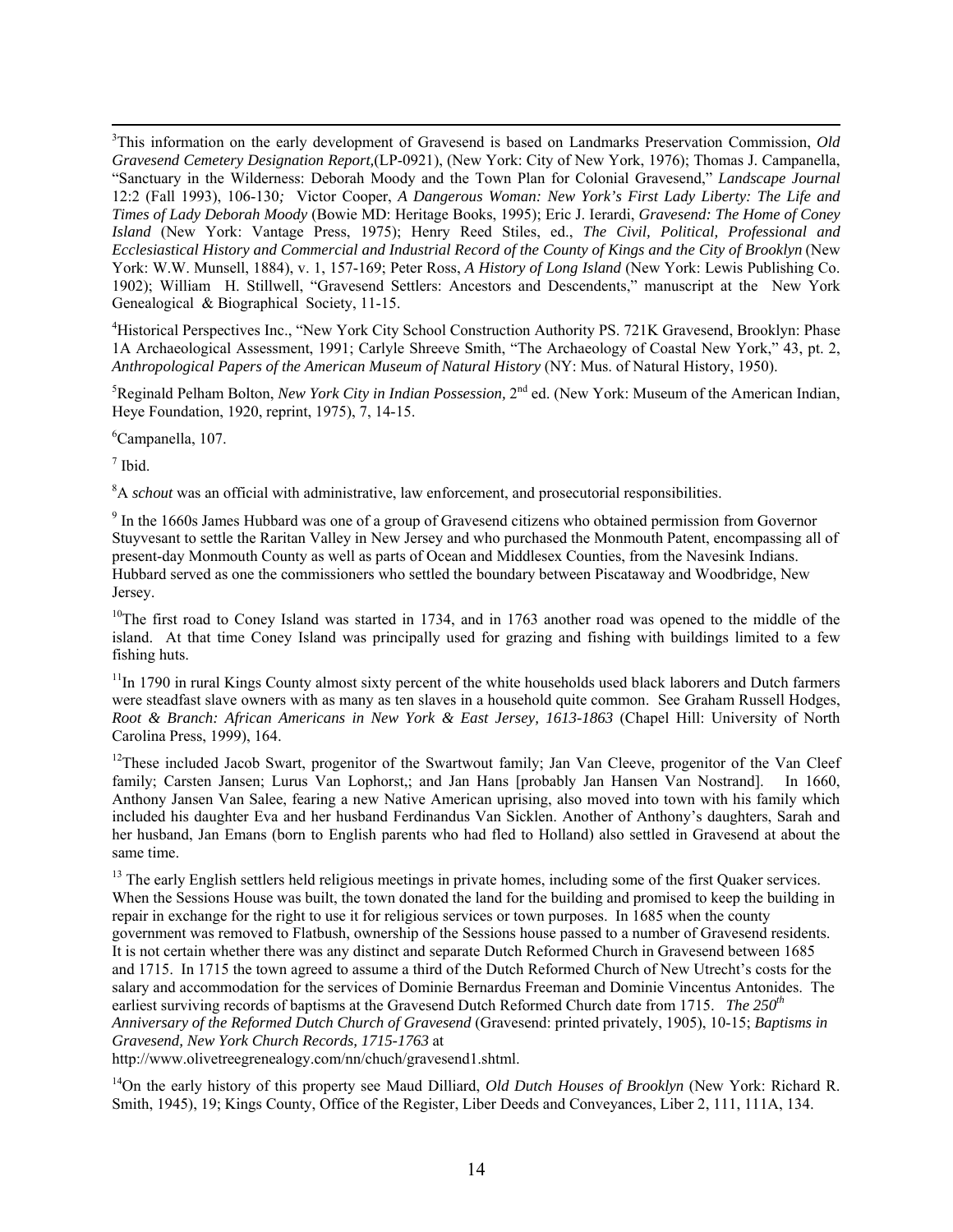<sup>15</sup>This tract was referred to in a conveyance for a neighboring piece of property that had been confiscated following the Revolutionary War. See Conveyances Liber 6, 344E. Court Johnson (aka Coert Jansen) was the son of Hendrick Johnson, a New Utrecht farmer, and Eva Van Sicklen, a descendent of Anthony Jansen van Sallee and Grietje Reyniers, who had grown up in Gravesend in the Van Sicklen House (aka as the Lady Moody House) at 27 Gravesend Neck Road Court was first listed in the Gravesend town records in 1755 and served at various times as a pound master, weigh master and assessor. He probably married twice: 1 undetermined, 2 Phebe Styker aka Phebe Griggs (parentage undetermined). Because Court had a nephew named Court Johnson who lived in Gravesend during the late eighteenth and early nineteenth centuries, it is sometimes difficult to distinguish between the two in historic records. The first Federal Census of 1790 lists two Court Johnsons in Kings County, one residing in Brooklyn and the other living in Gravesend. Both were slave owners, listing one slave in each of their households. For the Johnson family genealogy see Stillwell, "Gravesend Settlers," 201-202; *Abstracts of Wills on File in the Surrogates Office, City of New York*, Collections of The New-York Historical Society 1892-1908 [hereafter WNYHS], v. 6, 166; New York City Municipal Archives, "Gravesend Town Records: Town Meetings 1704-1872," Translations/ Transliterations, reel, 145, 37, 39, 40,46; Perry Streeter, "The Griggs Family of Gravesend and New Jersey, *New York Genealogical and Biographical Record* [hereafter NYG&B Record], v. 137, 121, 124; United States, Census 1790, Kings County, Gravesend, 13 [stamped 345], Kings County, Brooklyn, 6. Richard McCool also generously made a portion of an unpublished manuscript on the Van Sicklen family genealogy available to me through Harry Macy, Jr. of the New York Genealogical & Biographical Society in 2006.

<sup>16</sup>Hendrick resided in New Utrecht in 1779 when he served as a witness to the will of Johannes Emans WNYHS, v. 9, 244. The United States Census, 1800, for Kings County indicates that he was residing in Gravesend with his wife, four daughters, and son. He does not appear to have owned slaves. For Hendrick Johnson see also "Gravesend Town Records," reel 145, 60, 62, 64, 66; Josephine Frost, *Inscriptions from Gravesend Cemetery, Brooklyn, New York* (Brooklyn, 1913), 48, 49; Devereaux Lake, *A Personal Narrative of Some Branches of the Lake Family in America* (Lorain, Ohio: privately printed, 1937, 51; Arthur Adams and Sarah Anna Risley, *A Genealogy of the Lake Family of Great Egg Harbour* (Hartfort, Ct, privately printed, 1912), 31.

<sup>17</sup> Kings County, Office of the Register, Liber Deeds and Conveyances, Liber 710, 465.

<sup>18</sup>The obituary of a subsequent owner, Jacobus Ryder, indicates that the house had stood "for almost a century." Ryder replaced it with a large two-story frame dwelling on Van Sicklen Street in 1885. See "Obituary, Jacobus Ryder," *Brooklyn Eagle*, Apr. 19, 1900, 3; "Old Gravesend," *Brooklyn Eagle*, July 30, 1899, 199.

<sup>19</sup> Court H. Johnson sold his house and lot to Jacobus Ryder in 1845 (Deeds Liber 142, 427). The name of A. Ryder (Ann Ryder), Jacobus's wife, appears on the 1849 map.

<sup>20</sup>Russell Powell, Island Housewrights Corp., to Roger Lang, New York Landmarks Conservancy, March 8,1998; Russell Powell, Island Housewrights Corp., to Karen Ansis, Historic Properties Fund Inc., New York Landmarks Conservancy, July 5, 1999. [Copies in the LPC Hubbard House Research file].

<sup>21</sup> United States, Census 1840, Kings County, Gravesend, 810.

22 United States, Census 1850, Kings County, Gravesend, 18.

<sup>23</sup>United States, Census 1850, Kings County, Gravesend, 20. There are two 1923 photographs of this house, formerly located at 2338-40 Gravesend Avenue, in the collections of the Brooklyn Historical Society, see V1974.1.618 Photographic and V1974.1.619 Photographic.

<sup>24</sup> This analysis of the African-American population of Gravesend in the mid-nineteenth century is based on the United States Census of 1850 and New York State Census of 1855.

25 For the fairgrounds see "Prospect Park Fair Ground," *New York Times,* Jun. 1, 1868, 5; Prospect Park \*Fair Ground," *New York Times,* Apr. 19, 1869, 8; "Kings County Fair," *Brooklyn Eagle,* Sep. 17, 1870, 3.

<sup>26</sup>In 1876 Andrew Culver opened the Prospect and Coney Island Railroad, providing reliable, efficient service running along the path of the present-day F train down Gravesend (now McDonald) Avenue directly in front of this house. In 1877, banker-developer Austin Corbin established the New York and Manhattan Beach Railroad (a spur of the Long Island Railroad), running parallel with the line of the present-day B and Q trains, to serve the new resort community he was developing in Manhattan Beach. With the introduction of railroads, the seaside resorts of Coney Island, Manhattan Beach, and Brighton Beach flourished. The railroads also served three racetracks: the Brighton Beach Racing Associations' track in Brighton Beach (opened 1879), the Coney Island Jockey Club's course in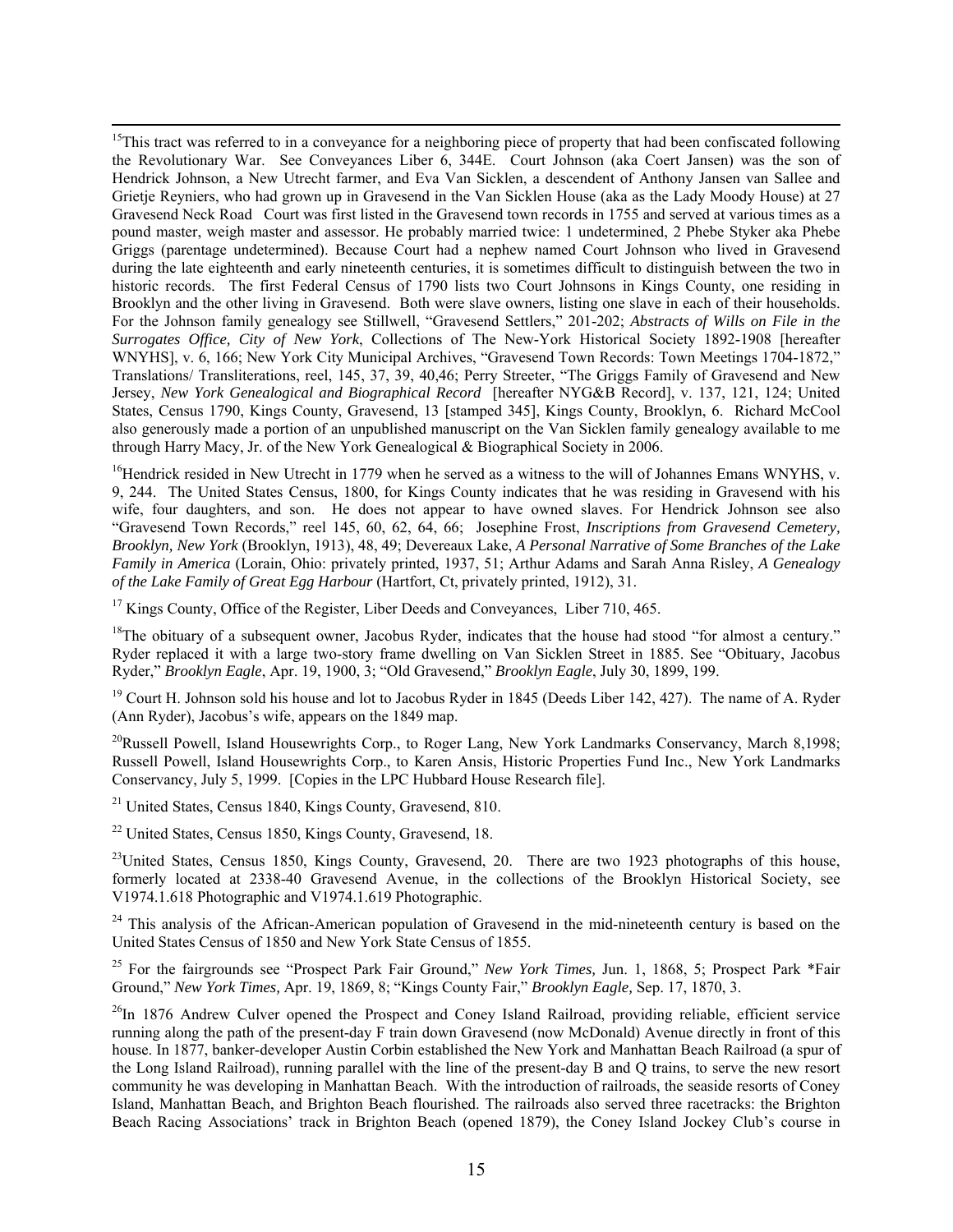Sheepshead Bay (opened 1880), and the Brooklyn Jockey Club's course on the old Prospect Park Fair Grounds in Gravesend, (opened 1886 with a new grandstand on McDonald Avenue across the street from this house).

 $27$  Ross, 369.

<sup>28</sup>"Old Gravesend," 19.

 $29$  Ross, 369.

 $30$ United States, Census 1860, Kings County, Gravesend, 793. The Rumphs had three other children — Emma  $(1860-77)$ , Lizzie  $(1862-65)$ , and David  $(1864-65)$  — who might also have lived in this house. See Frost, 27.

31"Rumph Secures Two Writs," *Brooklyn Eagle,* Jan. 27, 1895, 24; Peter Rumph Loses His Case," *Brooklyn Eagle,* Feb. 8, 1895, p. 12; "Burned to Death," *Brooklyn Eagle,* Dec. 4, 1904, 20.

<sup>32</sup> United States, Census 1870, Kings County, Gravesend, 24; New York State Census, 1875.

<sup>33</sup> By 1884 Andrews was living in Sheepshead Bay and advertising for painters and scaffold hands for his house painting business. See "Wanted," *Brooklyn Eagle*, Apr. 27, 1884, 7. For his association with McKane see "McKane's Friend," *Brooklyn Eagle*, Sep. 24, 1886, 6; "Real Estate," *Brooklyn Eagle*, Jan. 19, 1889, 2.

<sup>34</sup> United States, Census 1880, Kings County, Gravesend, 328.

<sup>35</sup> The board was replaced at that time but is preserved in the house.

<sup>36</sup> Kings County, Office of the Surrogate, Wills Liber 31, 46.

37 Deeds Liber 719, 437, 440.

<sup>38</sup>"Old Gravesend," 19: "Obituary — Samuel Hubbard," *Brooklyn Eagle*, Nov. 14, 1900, 3.

<sup>39</sup> Maria Hinman was a much-married English émigrée who had formerly kept a restaurant in the Fulton Market. After they married, Hubbard made a new will providing a life interest in his estate for his new wife. This provoked a feud between his wife, who thought she should inherit everything, and his relatives, especially his sister Eliza Johnson, who feared that nothing would be left in the estate by the time it passed to Hubbard's nieces and nephews. Maria Hubbard began quarreling with her husband whenever he went to see his relatives, and his existence became "most wretched." In late June 1878, Maria Hubbard drank a half-bottle of lager left over from the previous night's supper and immediately exclaimed that "it tasted as if it had poison in it." In a little over an hour she was dead. As she lay dying, Maria Hubbard accused Hubbard's nephew Jacob Stryker of poisoning her. He was arrested but soon freed. After an autopsy revealed that Maria Hubbard had died of strychnine poisoning, suspicion fell on Samuel Hubbard, who had purchased strychnine about five weeks earlier, purportedly to kill rats. Following a coroner's inquest, Hubbard was arrested and taken to the Raymond Street jail in Brooklyn. In late July the case was presented to a Grand Jury over the course of two days and after hearing a number of witnesses they voted fourteen to four not to indict. For more on the case, see "A Farmer's Wife Poisoned, "*New York Times,* Jun. 20, 1878, 5; "A Poisoning Plot, "*National Police Gazette*, Jun. 29, 1878, 11; "Poisoned," *Brooklyn Eagle*, Jun. 20, 1878, 4; "Mysterious: The Suspicious Death of Mrs. Maria L. Hubbard," *Brooklyn Eagle*, Jun. 21, 1878, 4; "The Gravesend Mystery," *New York Times,* Jun. 21, 1878, p. 8; "The Gravesend Poisoning," *New York Times,* Jun. 23, 1878, 7; "Mrs. Hubbard," *Brooklyn Eagle*, Jun. 26, 1878, 2; "Mrs. Hubbard," *Brooklyn Eagle*, Jun. 30, 1878, 4; "Hubbard," *Brooklyn Eagle*, July 2, 1878, 4; "The Gravesend Poisoning, Case," *Brooklyn Eagle*, July 3, 1878, 4; "The Gravesend Poisoning," *New York Times,* July 3, 1878, 8; "Brooklyn," *New York Times,* July 11, 1878, 8; "Discharged," *Brooklyn Eagle*, July 27, 1878, 4; "Mrs. Maria L. Hubbard's Will," *New York Times,* Aug. 20,1878, 3; "Mrs. Hubbard's Ghost," *Brooklyn Eagle*, Sep 3, 1878, 2; "That Spook," *Brooklyn Eagle*, Sep. 4, 1878, 4; "The Case of Mrs. Maria L. Hubbard," *Brooklyn Eagle*, Oct. 6, 1878, 2; "City and Suburban News," *New York Times*, Oct. 26, 1878, 8.

40"Samuel Hubbard," *New York Tribune*, Nov. 15, 1900; "Obit. Samuel Hubbard," *Brooklyn Eagle*, Nov. 14, 1900, 3.

41 Kings County, Wills Liber 119, p. 188.

42 Deeds Liber Section 21, Liber 7, p. 78. See also "Conveyances," *Brooklyn Eagle*, Mar 23, 1899, p. 14

<sup>43</sup> Kings County, Wills Liber, 275, p. 274. Hubbard had other real estate, particularly the Hubbard farm, which had become extremely valuable. In 1902, one of the heirs to his estate, Jane A. Bennett, was successful in getting a court order for a partition of the estate. "Legal Notices," *Brooklyn Eagle*, July 17, 1902, p. 14.

 $44$  Deeds Liber, Sec. 21, Liber 14, p. 349 and p. 351.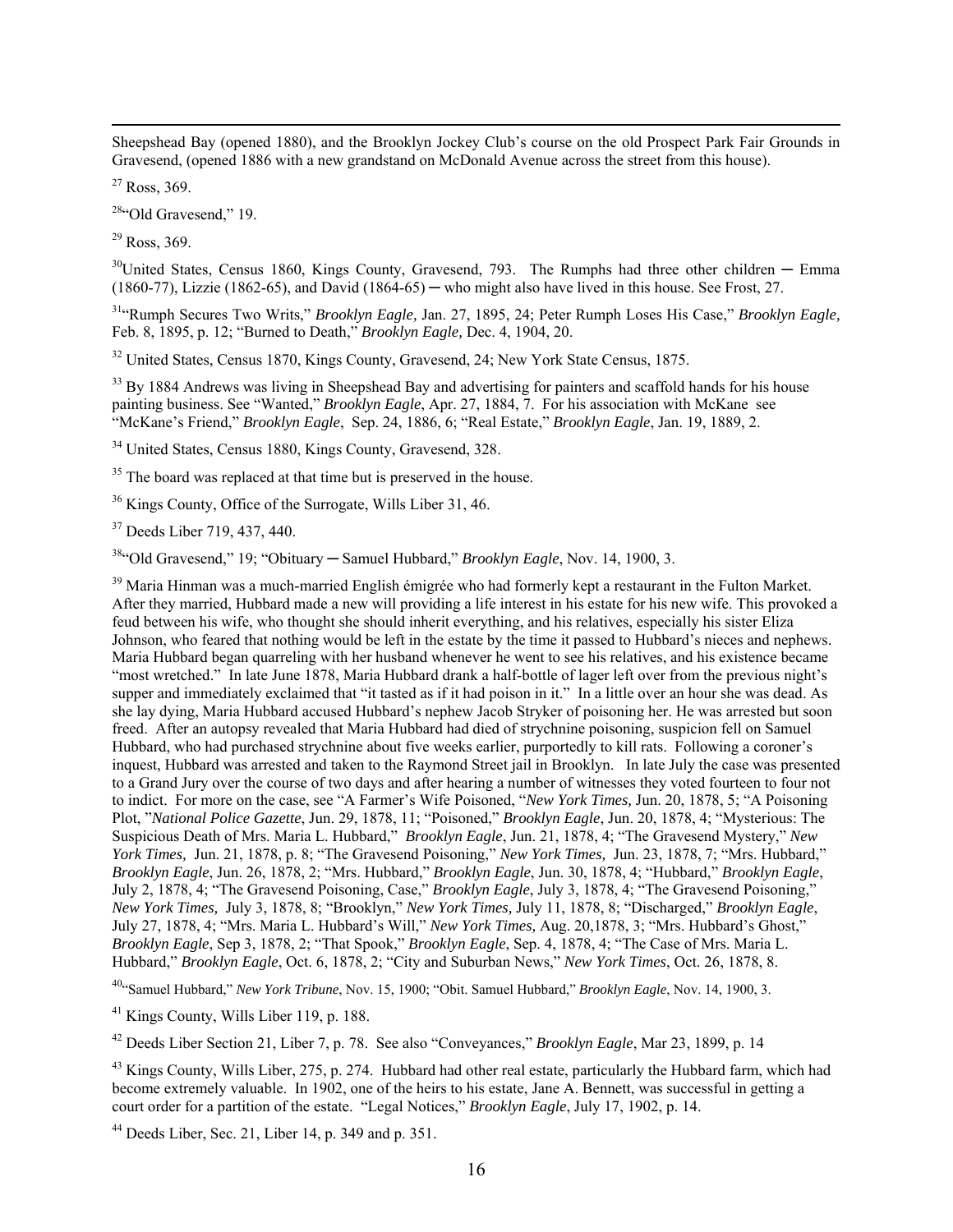$49$  Ibid.

 $50$  Ibid.

 $51$  Ibid, p. 3.

 $52$  This section on Dutch–American construction and design is based on Jeroen Van Den Hurk, "The Architecture of New Netherland Revisited," in Kenneth A. Breisch and Alison K. Hoagland, *Building Environment: Perspectives in Vernacular Architecture X* (Knoxville: University of Tennessee Press, 2005), 133-152; Clifford W. Zink, "Dutch Framed Houses in New York and New Jersey," *Winterthur Portfolio* 22 (Winter 1987), 265-294; David Steven Cohen, *The Dutch-American Farm* (New York: New York University Press, 1992); Roderic H. Blackburn, *Dutch Colonial Homes in America* (New York: Rizzoli, 2002); Kevin L. Stayton, *Dutch By Design* (New York: Brooklyn Museum, 1990);Harrison Frederick Meeske, *The Hudson Valley Dutch and Their Houses* (Fleischmanns, NY: Purple Mountain Press, c. 1998; John Stevens, *Dutch Vernacular Architecture in North America, 1640-1830* (West Hurley, NY: Hudson Valley Vernacular Architecture, 2007).

<sup>53</sup> The Voorlezer's House in Historic Richmond Town (c. 1696, a designated New York City Landmark) is a rare example of an early two-story Dutch building. It has "double anchor bents, with the second piggybacked over the first." Zink, 288.

<sup>54</sup> Scholars are divided on the origins of this feature. For two recent and very differing opinions see Stevens, 58-60; Meeske, *Hudson Valley Dutch*, 195-98.

<sup>55</sup>Of the known examples of Dutch three-bay houses in Brooklyn, only the Hubbard House and the Woodard-Schoonmaker House (aka Wyckoff Farmhand House) were one room deep, or in the parlance of historians of vernacular historians, single piles. While the Woodard-Schoonmaker House may well have had only one room directly accessible from the outdoors on its main floor, the Hubbard House had a more complex plan incorporating a side passage and parlor in the mainblock as well as the lean-to service wing. Side passages, which invariably contained the main staircase, served both a social function by providing a social distance between the outside and the interior living spaces and a practical function by providing an air lock between the outside and the heated rooms. In their book on vernacular architecture in the Mid-Atlantic States, Gabrielle Lanier and Bernard Herman note that side-passage single-pile houses were relatively rare. The plan-type developed in the post-Revolutionary period and remained in use throughout much of the nineteenth century, appearing most often in villages and towns. Lanier and Herman also suggest that in such houses "the principal first-floor room often served simultaneously as parlor, dining room, and chamber." See Gabrielle M. Lanier and Bernard L. Herman, *Everyday Architecture of the Mid-Atlantic* (Baltimore: Johns Hopkins University Press, 1997), 25-28, 32-38.

<sup>56</sup> For the Woodard-Schoonmaker House see Dilliard, 46; HABS NY-526  $\omega$ [http://lcweb2.loc.govhhhtml/hhTitles372.html.](http://lcweb2.loc.govhhhtml/hhTitles372.html)

<sup>57</sup> Among the notable early nineteenth-century examples, both incorporating service wings, are the John and Altje Baxter House (aka the Stoothoff-Baxter House, main house 1811, wing c. 1747, a designated New York City Landmark) at 1640 East 48<sup>th</sup> Street, Flatlands and the Elias Hubbard Ryder House (built 1834, wing altered 1929, a designated New York City Landmark), at 1926 East 28<sup>th</sup> Street, Gravesend.

<sup>58</sup> The Hendrick Lott House is also distinguished by its high gambrel roof, which accommodates both a full second story and an attic. Two other no longer extant three-bay-wide houses had similar roofs, the Jeromus Lott House, built by a cousin of Hendrick I. Lott on a corner of the family property in 1831, and the Van Nuyse-Ditmas House, erected by George Van Nuyse, which formerly stood at 150 Amersfort Place in Midwood.

<sup>59</sup> The Johnson House was long occupied and perhaps built by Nelly Hubbard's son-in-law Nicholas Johnson. For images of this house see Dutch American Houses of Gravesend see the New York Public Library Digital Library and Brooklyn Public Library website; Brooklyn Historical Society V 1974.1.632 Photographic ; New York Public Library, Digital Images Collection, "Brooklyn, McDonald Avenue, No. 1953."

 $45$  Deeds Liber, Sec. 21, Liber 16, p. 198, and p. 214.

<sup>46</sup> Deeds Liber, Sec. 21, Liber 16, p. 482.

 $47$  Powell to Lang, March 8, 1998, p. 2.

<sup>48</sup> Ibid.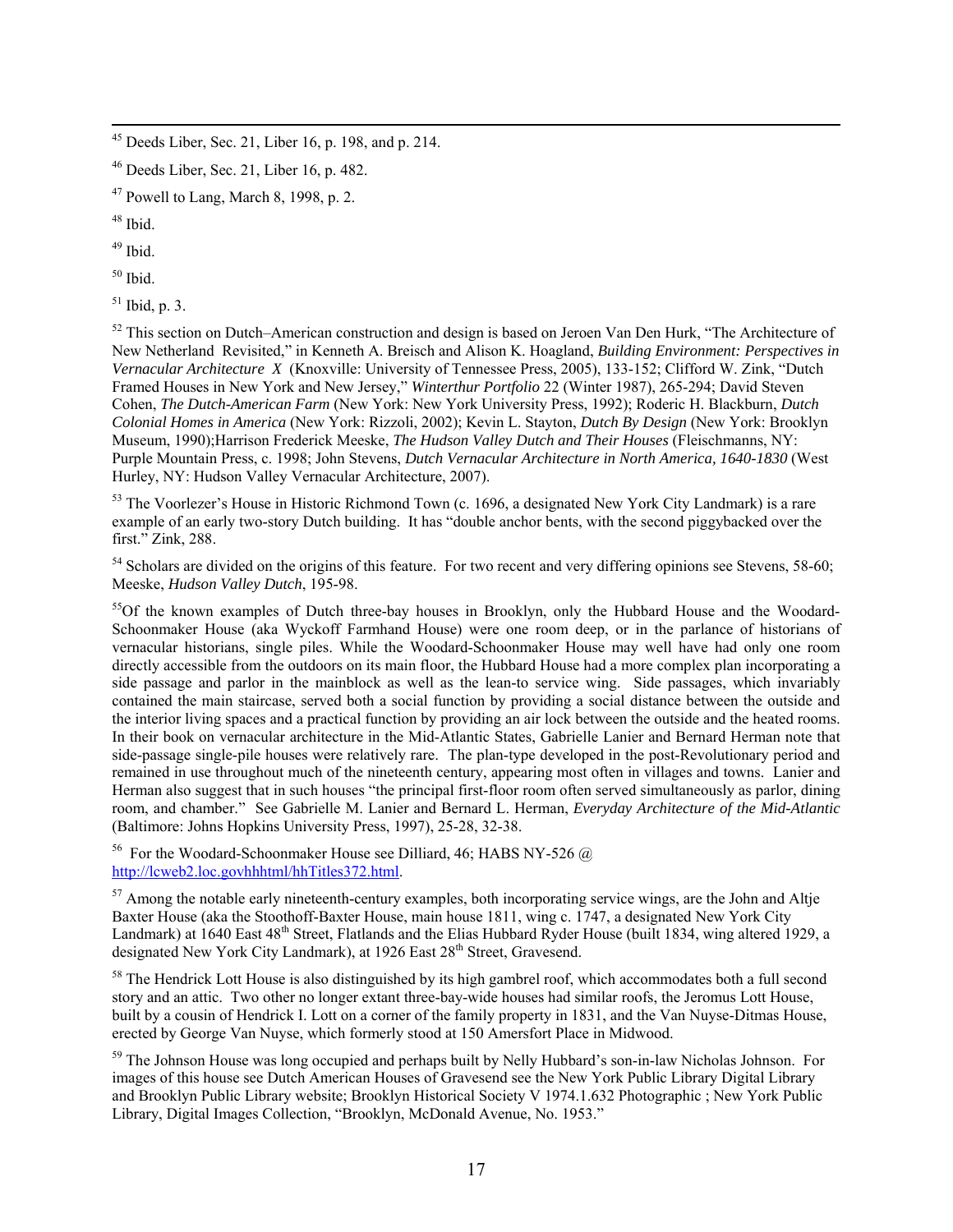<sup>60</sup> For this house see Dilliard, 20; Dutch American Houses of Gravesend; Brooklyn Historical Society V 1973.2.77 Photographic.

<sup>61</sup> The Court J. Van Sicklen House originally stood next door to it prior to the Ryder House being moved and the Van Sicklen house being demolished in 1929.

 $62$  While this combination appears to be extremely rare, shed-roofed ancillary wings were quite common in Dutch houses, appearing, for example, at the Lott House, Johannes Van Nuyse House (aka Van Nuyse-Magaw House) at 1041 East 22nd Street (1800-03, a designated New York City Landmark), and the Elias Hubbard Ryder House at 1926 East 28th Street (1834, a designated New York City Landmark). In all these cases the shed roofed portion was an appendage to a gable-roofed kitchen wing.

63 For the attribution of the parsonage to the Ryders see William H. Stillwell, *History of the Reformed Protestant Dutch Church of Gravesend, Kings County, N. Y.* (Gravesend: Printed by the Consistory, 1892), 28-29.

<sup>64</sup>Dilliard, foreword.

<sup>65</sup> These houses are sometimes called "Dutch Colonial," although almost all the buildings postdate the Dutch colonial period and the building type reached its peak after the American Revolution.

<sup>66</sup> In August 1902 Gravesend midwife Justina Ryder recorded the birth of "Giocoma Luchelly" to Antonete Petteriselle" and "Vincenzo Luchelle." The author is grateful to Joseph Ditta and John Antonides for sharing this information with the Commission.

 $67$  The staircase that had formerly been located in the hall was removed and relocated to the dining room.

<sup>68</sup> Prior to that point the house's occupants had been using a privy in the yard.

 $^{69}$  John Antonides to Gale Harris, Jan. 16, 2008. The room is labeled as a sleeping porch on New York City, Brooklyn, Department of Buildings, Alteration Permit 13349-1923. The plans and permit for the wing are missing from the files of Brooklyn Building Department, but the present owner of the house, John Antonides, made available to the author a copy of the plans that he discovered within the house itself.

70 Office for Metropolitan History, Manhattan NB Database; "Dominick Salvati, Partner in Brooklyn Architect Firm," *New York Times*, Feb. 25, 1976, p. 40; United States Patent Office, Patent 1,863,753, filed Aug. 27, 1929, granted June 21, 1932

 $71$  Peter was a machinist and mechanic during the 1930s, an airplane mechanic for the U.S. Navy during World War II, and worked for Grumman Aircraft after the war. Tess trained as a secretary and was employed as a typist and stenographer during the 1930s, but spent most of her working life as a cocktail waitress at the Elbow Room in Manhattan's Beekman Tower Hotel. Jack operated a series of small businesses, including a moving company, a tavern, a car dealership, and an inn and restaurant near Bushkill, Pennsylvania. Babe was a jazz and blues singer who performed in nightclubs and on the radio under the name of Ann Shelly. She later became a real estate agent.

72 John Antonides, "The Houses with the Funny Roofs," *Brooklyn*, September 1990, 15-25.

 $^{73}$  Brooklyn, DOB, job # 30110588, filed July 6, 2001; NYC Landmarks Preservation Commission, 01-2151, NOR 01-3226. There were also a number of interior alterations, and the second story was enlarged to provide a more workable bathroom.

 $74$  It replaces an original window that in typical Dutch practice was located closer to the fireplace on the south wall of the parlor. That window had to be sealed because the 1920s wing partly wraps around the southwest corner of the 1830s wing.

 $75$  The porch without the enclosing elements and later with them is seen in early photos of the house in the collection of John Antonides.

 $76$  They do not appear in a photo of the house taken in the 1970s in the Collection of the Brooklyn Historical Society, V1974.42.74 Photographic.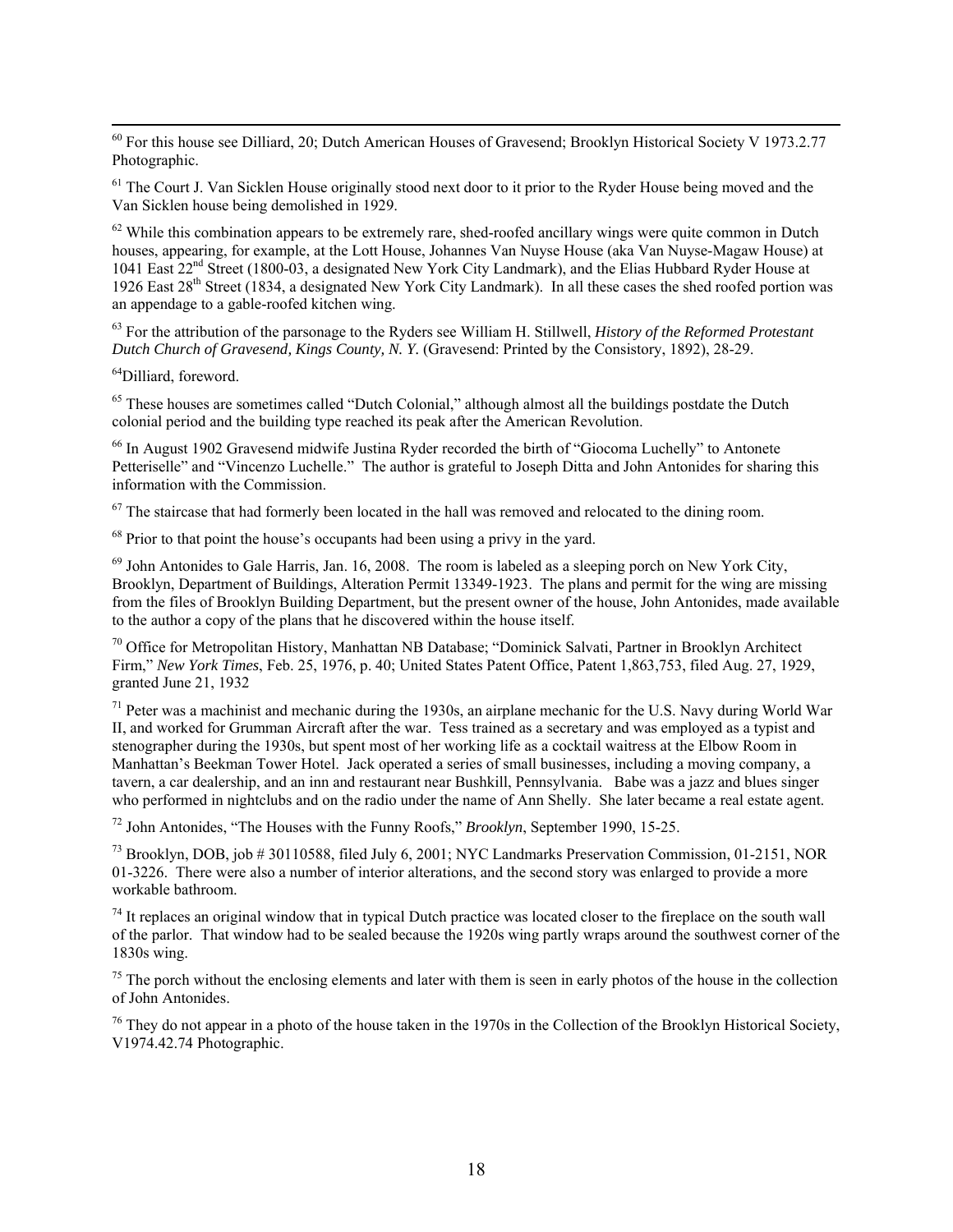#### **FINDINGS AND DESIGNATION**

<span id="page-18-1"></span> On the basis of a careful consideration of the history, the architecture, and other features of this building, the Landmarks Preservation Commission finds that the Hubbard House, has a special character and special historical and aesthetic interest and value as part of the development, heritage, and cultural characteristics of New York City.

 The Commission further finds that, among its important qualities, the Hubbard House, built around 1830-35 by Nelly Johnson Hubbard, is, in part, a rare surviving early nineteenthcentury Dutch-American farmhouse in Brooklyn; that the older section of the house reflects traditional Dutch design in its incorporation of H-bent construction, which gives the house its characteristic one-and-one-half-story form, in its use of a gabled roof with sloping spring eaves at the front and rear, and in its incorporation of clapboard siding; that it exemplifies a three-baywide side hall plan type popular for Dutch houses in southern Brooklyn at the beginning of the nineteenth century and originally included an unusual shed–roofed kitchen wing a feature associated with the buildings of Gravesend carpenter-builder Lawrence Ryder to whom this building is tentatively attributed; that it is a late-example of Dutch-American design and presents an interesting blend of traditional Dutch forms and structure with nineteenth century construction innovations testifying to the strength and persistence of Dutch culture in the rural areas surrounding New York City in the early nineteenth century; that it retains an exceptional amount of original fabric including siding and windows; that. it is one of the few Dutch-American houses in New York City retaining its original orientation on its original site with sufficient surrounding property to give some sense of its original setting; that. it has the further distinction of being the smallest and simplest of the surviving Dutch-American houses in the borough; that it seems probable that the house was initially occupied by Nelly Hubbard and her son Samuel Hubbard, descendants of several early and distinguished Gravesend families; that from about 1850 onwards, it was leased to workers and artisans, several of whom were connected with nineteenthcentury Gravesend's thriving building trades; that in 1904 it was purchased by Italian immigrants Vincenzo and Antoinette Lucchelli who in 1924 constructed the house's southern two-story hipped-roofed wing designed by the Brooklyn firm of Salvati & Le Quornik; that the addition incorporated a multi-windowed bedroom billed as a "sleeping porch" in response to the tuberculosis that was besetting their family; that the house remained in the Lucchelli family's ownership until the late 1990s when it was acquired by the present owner, John Antonides; and that as one of the few surviving Dutch houses in the city, as a rare surviving example of nineteenth century rural working class housing, and as symbol of Gravesend's rich twentiethcentury history as a Italian-American working-class neighborhood, it remains a significant reminder of Gravesend's and New York City's past.

<span id="page-18-0"></span> Accordingly, pursuant to the provisions of Chapter 74, Section 3020 of the Charter of the City of New York and Chapter 3 of Title 25 of the Administrative Code of the City of New York, the Landmarks Preservation Commission designates as a Landmark the Hubbard House, 2138 McDonald Avenue, Borough of Brooklyn, and designates Borough of Brooklyn Tax Map Block 7087, Lot 30, as its Landmark Site.

Robert B. Tierney, Chair; Pablo E. Vengoechea Vice-Chair Diana Chapin, Margery Perlmutter, Elizabeth Ryan, Roberta Washington, Commissioners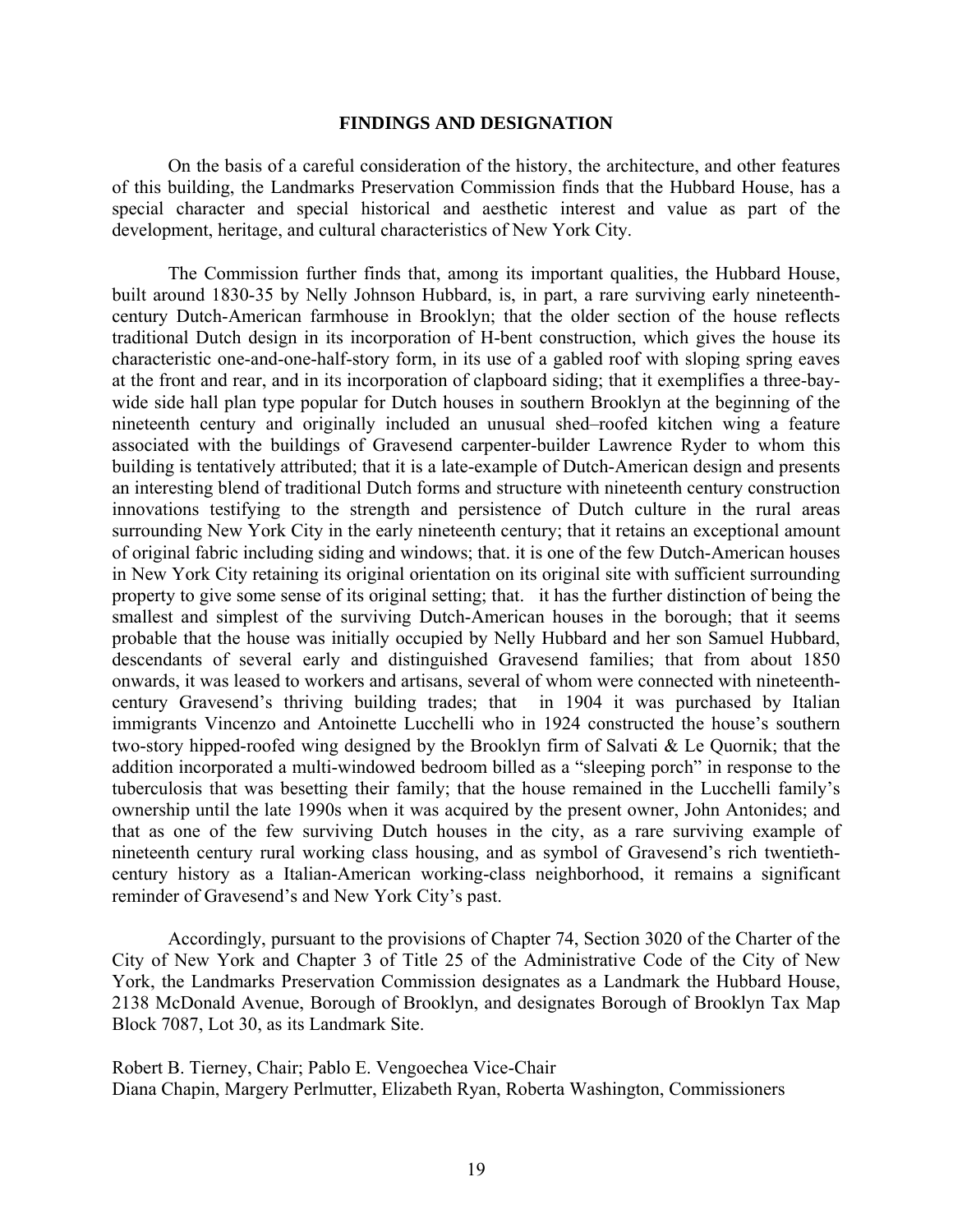

Hubbard House 2138 McDonald Avenue, Brooklyn *Photo: Gale Harris, 2008*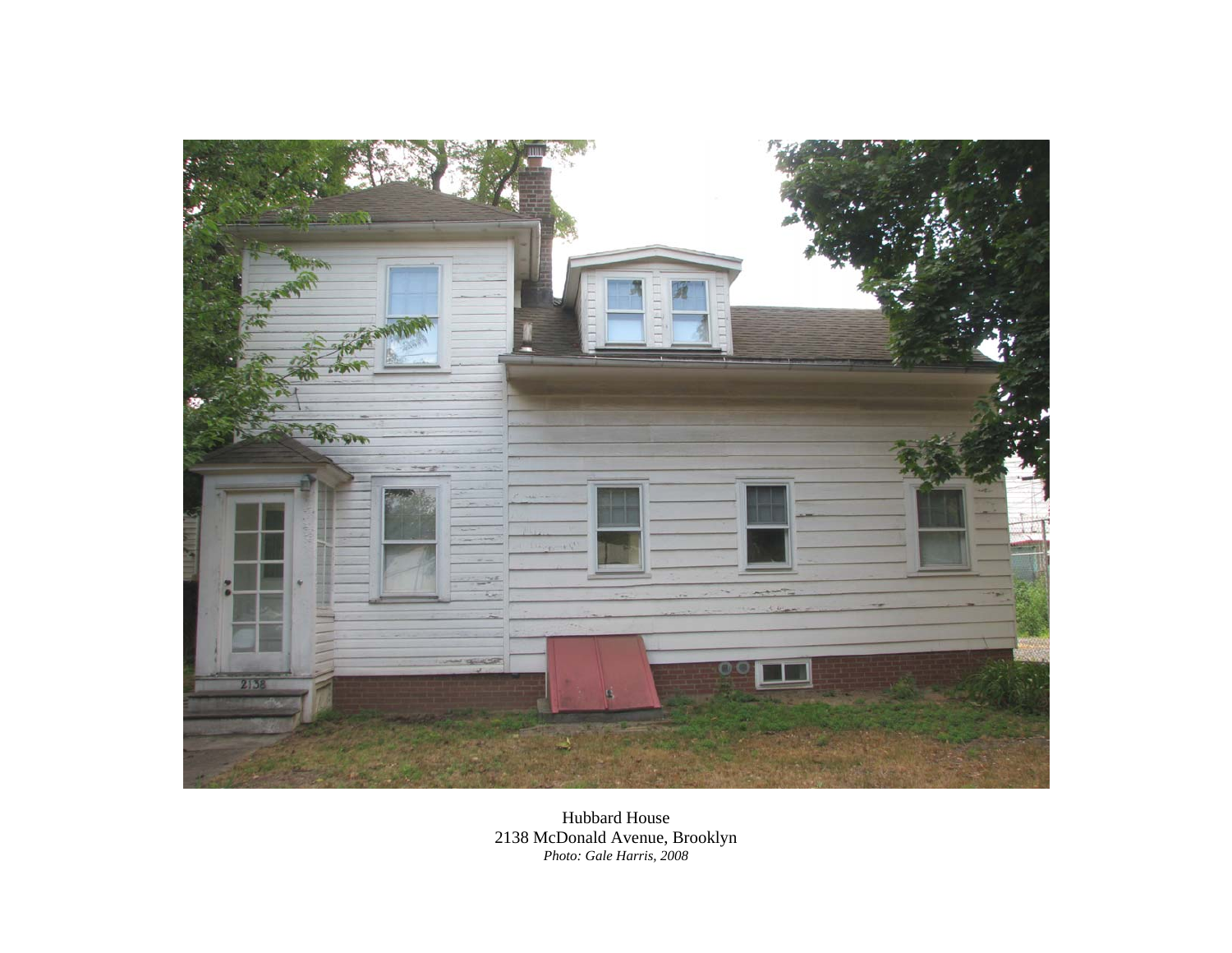

Hubbard House McDonald Avenue façade, 1830s wing *Photo: Gale Harris, 2008*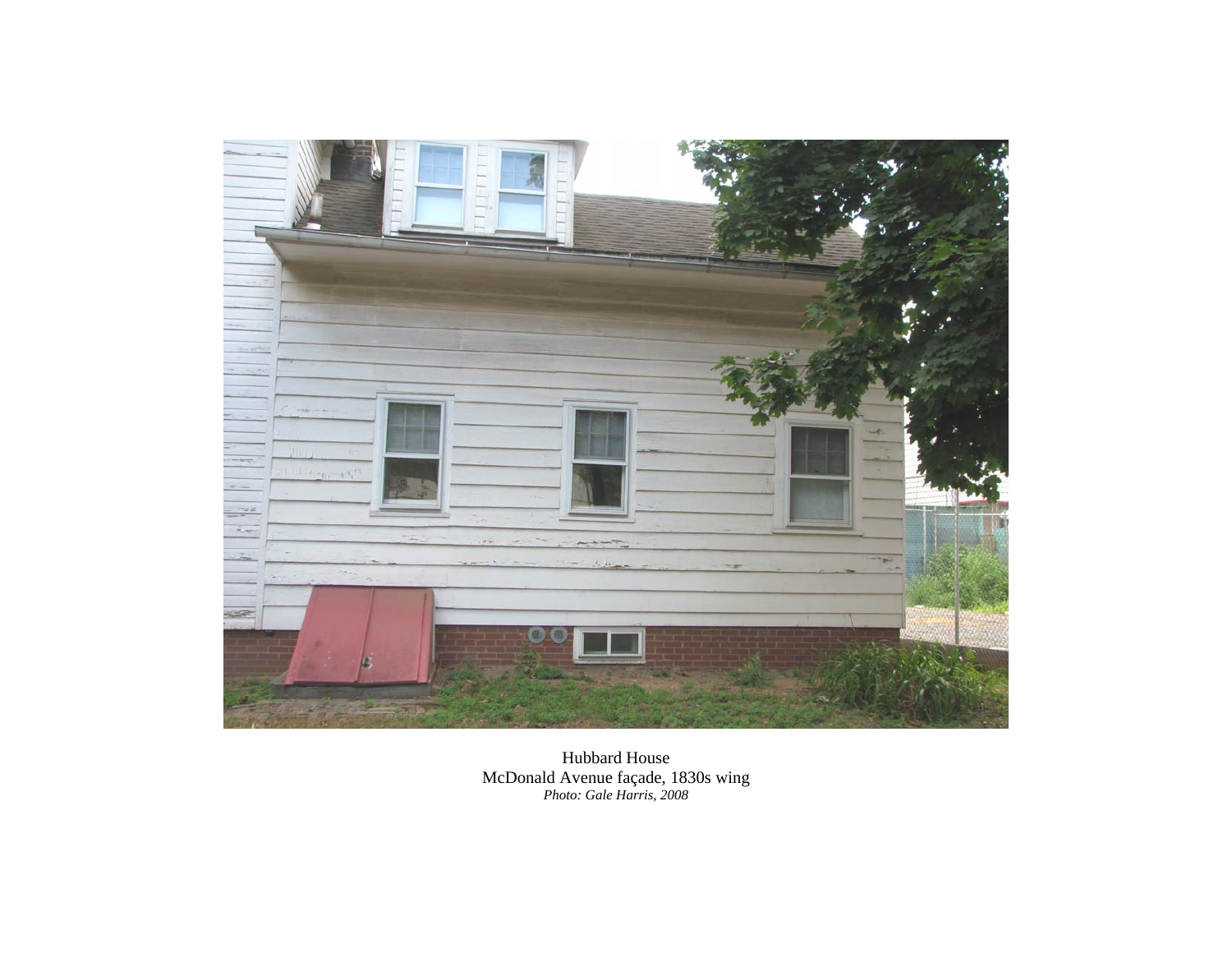

Hubbard House Spring eave, 1830s wing *Photo: Gale Harris*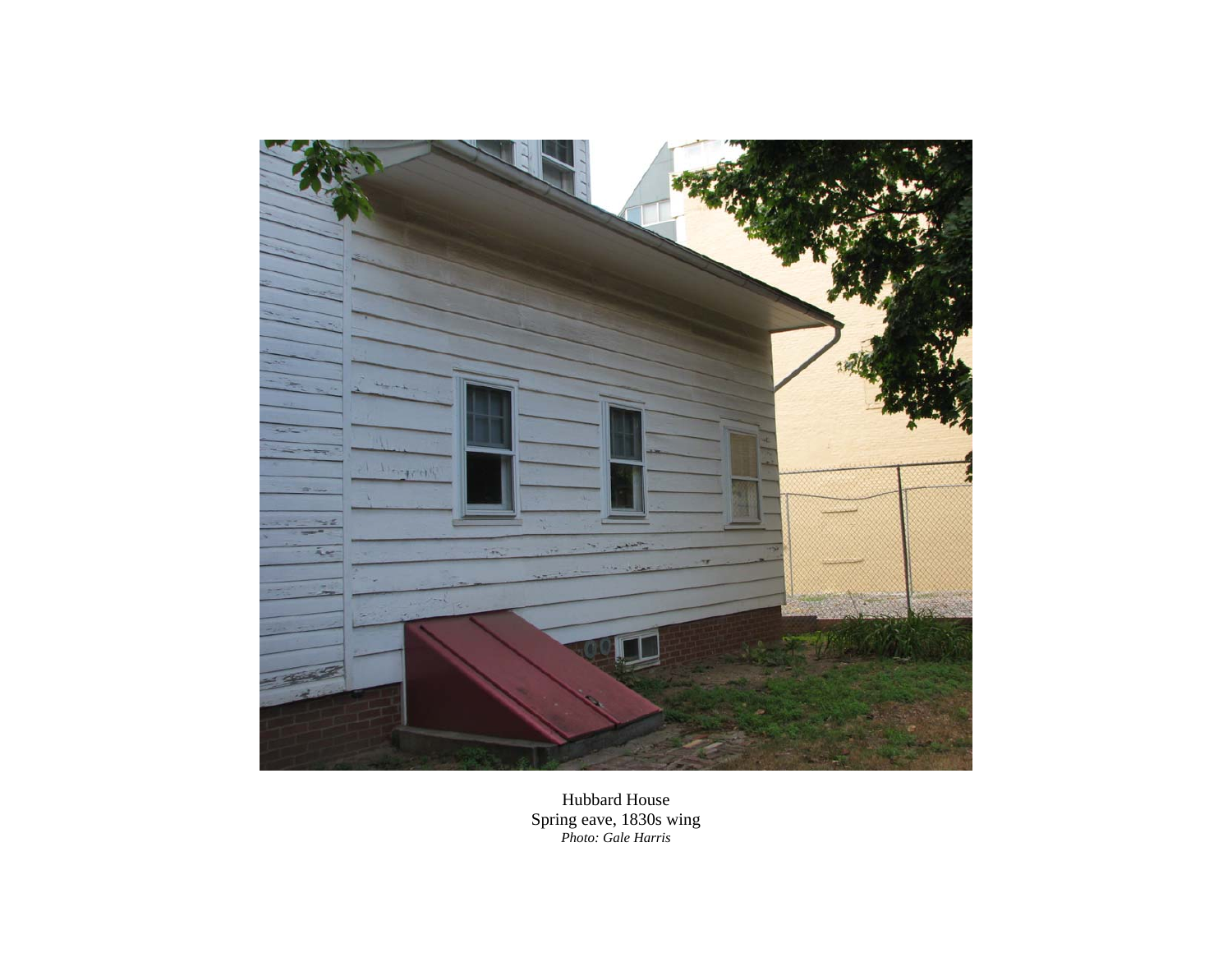

Hubbard House prior to 1920's addition Lucchelli family members on steps *Photo: Courtesy of John Antonides*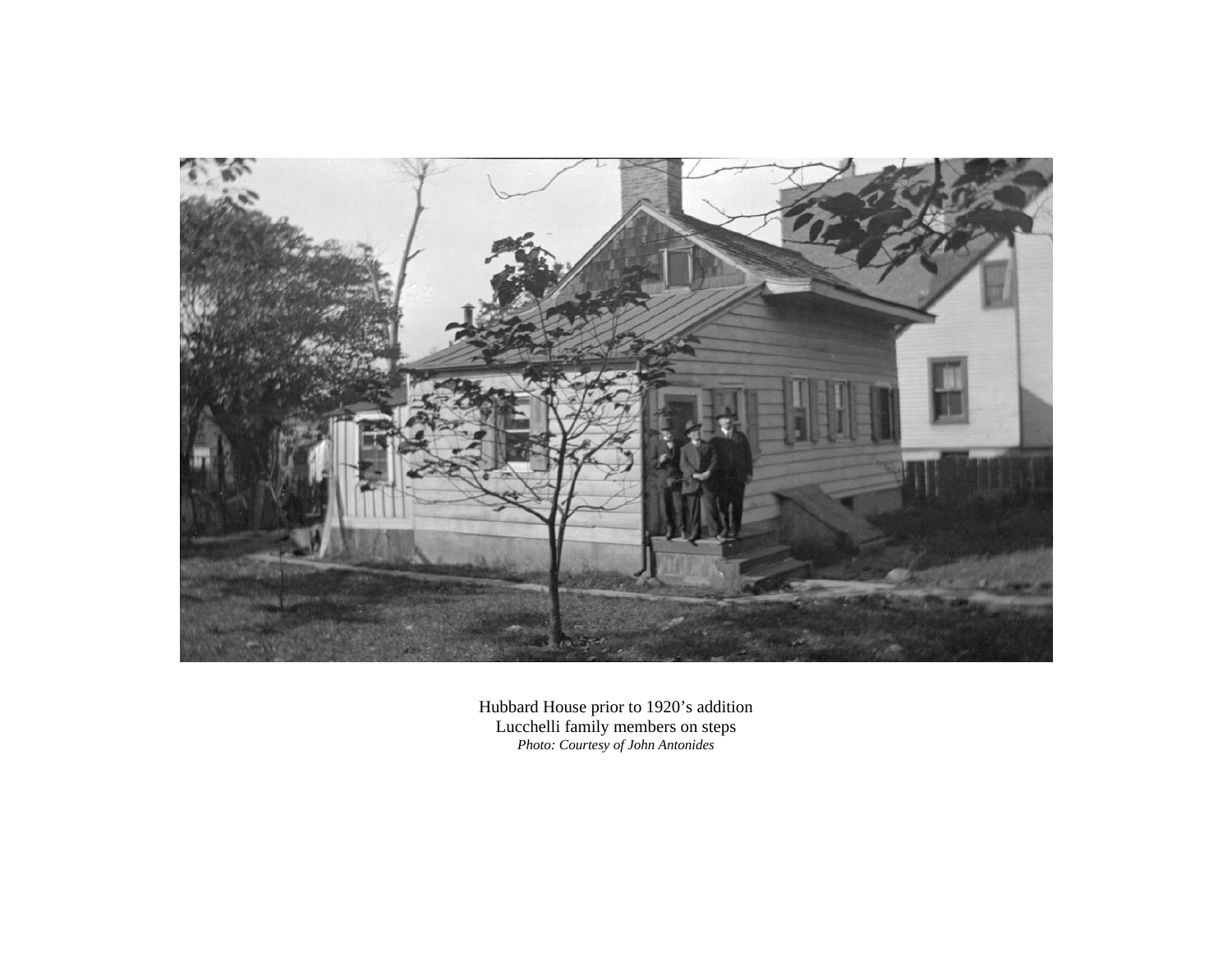

Hubbard House Rear facade, 1830s wing *Photo: Gale Harris, 2008*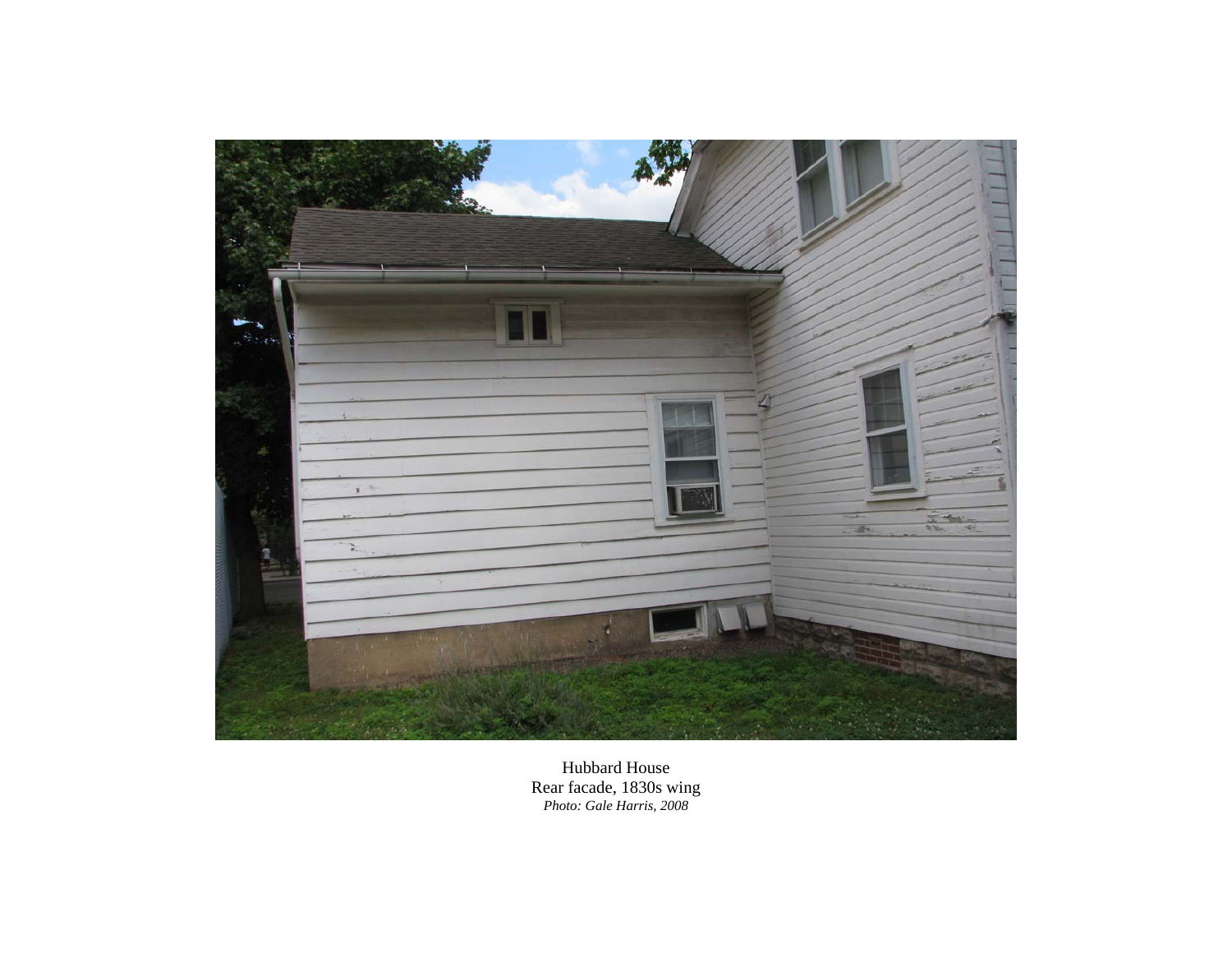

Hubbard House South facade, 1923-24 wing *Photo: Gale Harris, 2008*